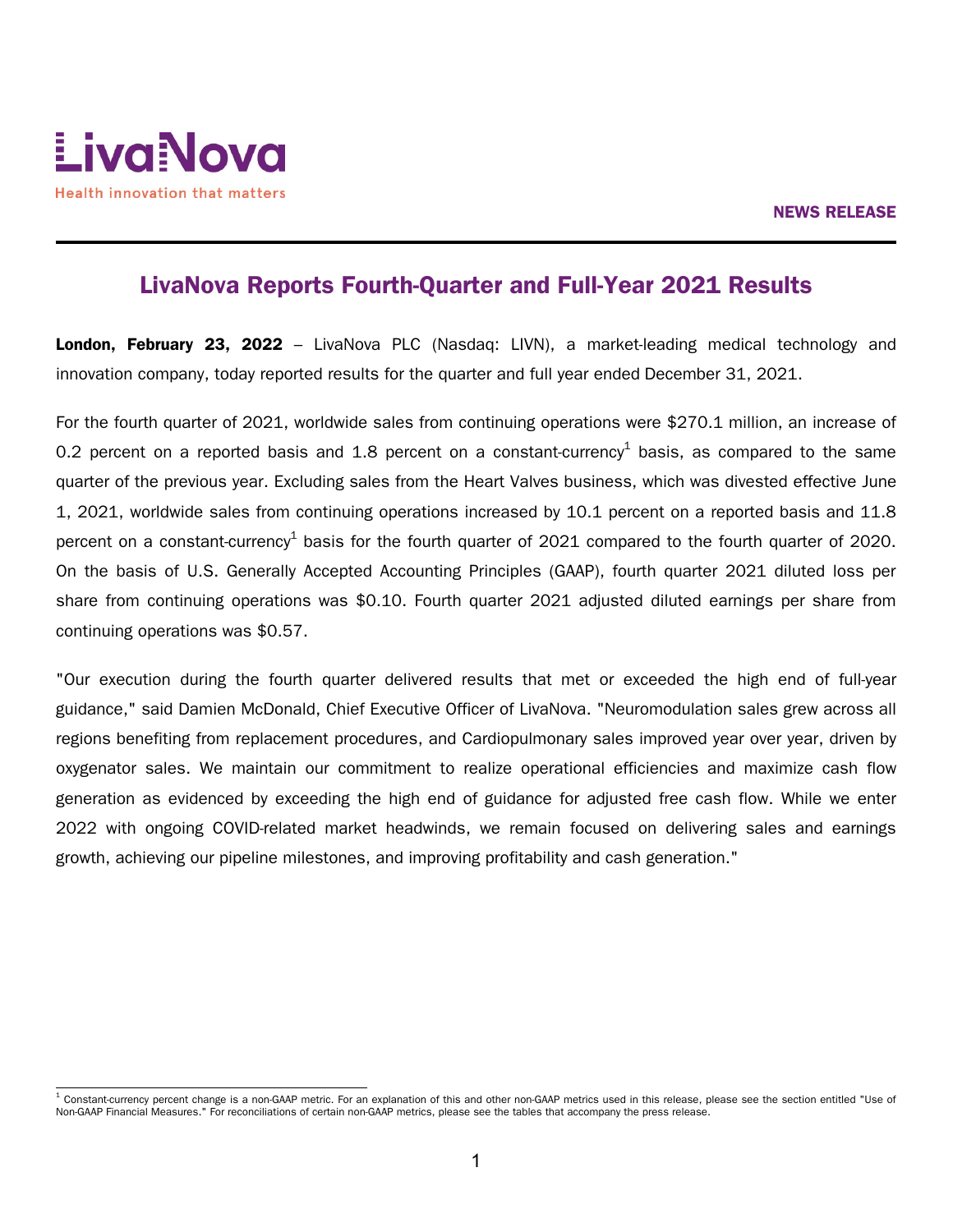## Segment Reporting Change

Effective in the fourth quarter of 2021, LivaNova changed its segment reporting from two to three reportable segments: Cardiopulmonary, Neuromodulation and Advanced Circulatory Support (ACS). The change to segregate the Cardiovascular segment into Cardiopulmonary and ACS reflects the way in which the Company internally manages, evaluates performance and allocates resources. This new structure drives further accountability in execution and provides greater transparency to the growth and margin profiles. The segment financial information presented herein reflects these changes for all periods presented.

## Fourth Ouarter 2021 Results<sup>2</sup>

The following table summarizes worldwide sales for the fourth quarter of 2021 by segment (in millions):

|                                                | Three Months Ended<br>December 31, |         |            | Constant-<br>Currency<br>% Change |  |
|------------------------------------------------|------------------------------------|---------|------------|-----------------------------------|--|
|                                                | 2021                               | 2020    | % Change   |                                   |  |
| Cardiopulmonary                                | \$133.1                            | \$122.1 | 9.0 %      | 12.0%                             |  |
| Neuromodulation                                | 121.6                              | 109.2   | 11.3 %     | 11.9%                             |  |
| <b>Advanced Circulatory Support</b>            | 13.8                               | 13.3    | 3.9%       | 4.0%                              |  |
| Other $(1)$                                    | 1.6                                | 25.0    | $(93.7)\%$ | (93.4)%                           |  |
| <b>Total Net Sales</b>                         | 270.1                              | 269.6   | 0.2%       | 1.8%                              |  |
| Less: Heart Valves                             |                                    | 24.2    | N/A        | N/A                               |  |
| <b>Total Net Sales, Excluding Heart Valves</b> | \$270.1                            | \$245.3 | 10.1 %     | 11.8%                             |  |

• Note: Numbers may not add precisely due to rounding. Constant-currency percent change and Total Net Sales, Excluding Heart Valves are non-GAAP metrics. For an explanation of these and other non-GAAP metrics used in this release, please see the section entitled "Use of Non-GAAP Financial Measures." For reconciliations of certain non-GAAP metrics, please see the tables that accompany the press release.

 $(1)$  Includes the results of the Heart Valves business, which was divested effective June 1, 2021.

All sales growth rates below reflect comparable, constant-currency growth. Constant-currency growth accounts for the impact from fluctuations in the various currencies in which the Company operates as compared to reported growth.

 $^2$  During the fourth quarter of 2021, the Company identified and rectified an error related to foreign currency exchange rates utilized to calculate inventory and cost of sales for the years ended December 31, 2017 through 2020 and the nine months ended September 30, 2021. Accordingly, prior period results on a GAAP and non-GAAP basis were revised. See the section entitled "Supplemental Unaudited Revised Financial Information and Non-GAAP Measures."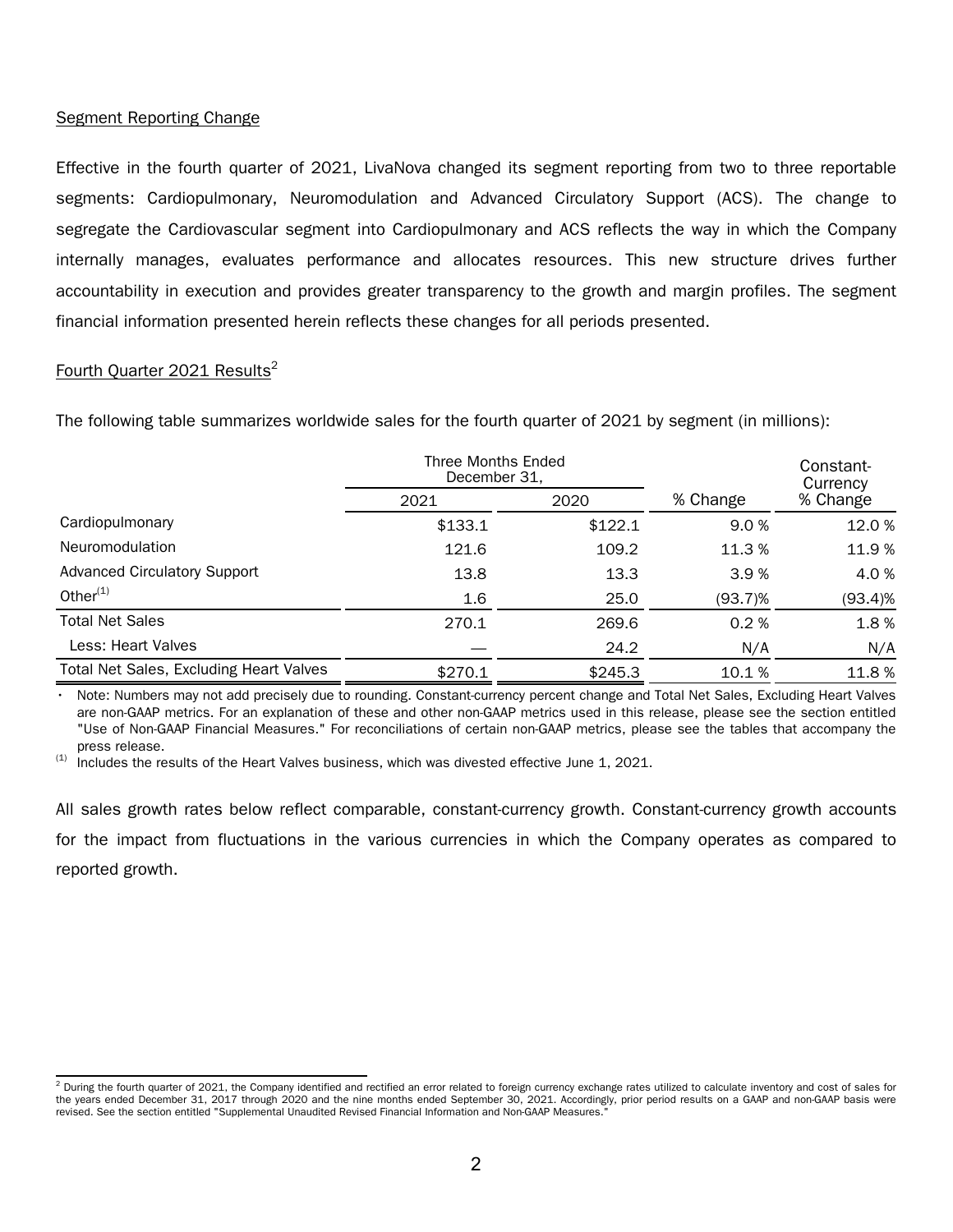Cardiopulmonary sales increased 12.0 percent versus the fourth quarter of 2020 with growth across all regions. This growth was primarily driven by oxygenator sales due to an increase in procedure volumes.

Neuromodulation sales increased 11.9 percent versus the fourth quarter of 2020. This increase was driven by replacement implants as well as improving market dynamics across all regions.

ACS sales increased 4.0 percent compared to the fourth quarter of 2020 primarily due to increased disposable sales driven by the continued adoption of LifeSPARC<sup>TM</sup> in the U.S.

## Financial Performance

On a U.S. GAAP basis, fourth quarter 2021 operating income from continuing operations was \$24.8 million. Adjusted operating income from continuing operations for the fourth quarter of 2021 was \$40.2 million, a decrease of 15.1 percent as compared to the fourth quarter of 2020. Improvements in gross profit were offset by higher adjusted selling, general and administrative (SG&A) expenses.

On a U.S. GAAP basis, fourth quarter 2021 effective tax rate was a negative 121.2 percent, as compared to 6.2 percent in the fourth quarter of 2020. The effective tax rate for the fourth quarter of 2021 was impacted by changes in the valuation allowance and in the geographic income mix. The adjusted effective tax rate in the quarter was 13.9 percent, as compared to a negative 1.2 percent in the fourth quarter of 2020, related to changes in the valuation allowance and geographic income mix.

On a U.S. GAAP basis, fourth quarter 2021 diluted loss per share from continuing operations was \$0.10. Fourth quarter 2021 adjusted diluted earnings per share from continuing operations was \$0.57, as compared to \$0.70 per share in the fourth quarter of 2020. Adjusted diluted weighted average shares outstanding for the fourth quarter of 2021 were 54.2 million, as compared to 48.9 million for the fourth quarter of 2020.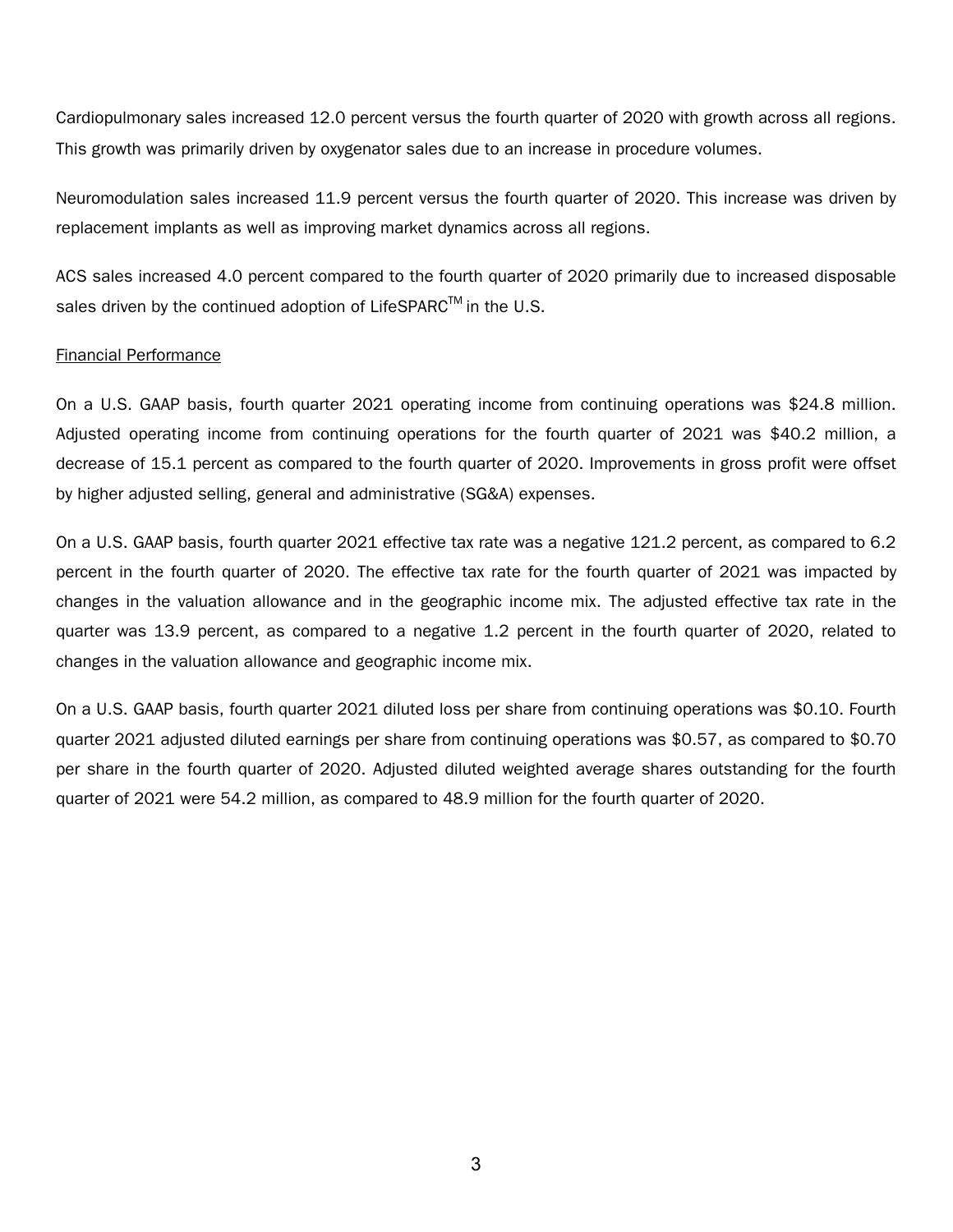## Full-Year 2021 Results $3$

The following table summarizes worldwide sales for the full year 2021 by segment (in millions):

|                                         | <b>Twelve Months Ended</b><br>December 31, |         |          | Constant-<br>Currency |  |
|-----------------------------------------|--------------------------------------------|---------|----------|-----------------------|--|
|                                         | 2021                                       | 2020    | % Change | % Change              |  |
| Cardiopulmonary                         | \$483.0                                    | \$446.7 | 8.1%     | 6.8%                  |  |
| Neuromodulation                         | 456.2                                      | 354.4   | 28.7 %   | 27.9 %                |  |
| <b>Advanced Circulatory Support</b>     | 55.5                                       | 42.3    | 31.0 %   | 30.9%                 |  |
| Other $(1)$                             | 40.8                                       | 90.7    | (55.1)%  | (57.6)%               |  |
| <b>Total Net Sales</b>                  | 1,035.4                                    | 934.2   | 10.8%    | 9.7 %                 |  |
| Less: Heart Valves                      | 36.2                                       | 88.0    | N/A      | N/A                   |  |
| Total Net Sales, Excluding Heart Valves | \$999.2                                    | \$846.2 | 18.1%    | 17.1 %                |  |

• Note: Numbers may not add precisely due to rounding. Constant-currency percent change and Total Net Sales, Excluding Heart Valves are non-GAAP metrics. For an explanation of these and other non-GAAP metrics used in this release, please see the section entitled "Use of Non-GAAP Financial Measures." For reconciliations of certain non-GAAP metrics, please see the tables that accompany the press release.

 $(1)$  Includes the results of the Heart Valves business, which was divested effective June 1, 2021.

All sales growth rates below reflect comparable, constant-currency growth. Constant-currency growth accounts for the impact from fluctuations in the various currencies in which the Company operates as compared to reported growth.

Cardiopulmonary sales increased 6.8 percent versus full-year 2020. For 2021, the sales increase was primarily due to growth in oxygenator sales across all regions and growth in heart-lung machine sales in the U.S. region, offset by a reduction in capital equipment purchases in the Rest of World region.

Neuromodulation sales increased 27.9 percent versus 2020. This increase was driven by replacement implants as well as improving market dynamics across all regions resulting from increased hospital access and patient willingness to return to clinics.

ACS sales increased 30.9 percent compared to 2020 primarily due to increased disposable sales driven by the continued adoption of LifeSPARC in the U.S and new account acquisitions.

 $^3$  During the fourth quarter of 2021, the Company identified and rectified an error related to foreign currency exchange rates utilized to calculate inventory and cost of sales for the years ended December 31, 2017 through 2020 and the nine months ended September 30, 2021. Accordingly, prior period results on a GAAP and non-GAAP basis were revised. See the section entitled "Supplemental Unaudited Revised Financial Information and Non-GAAP Measures."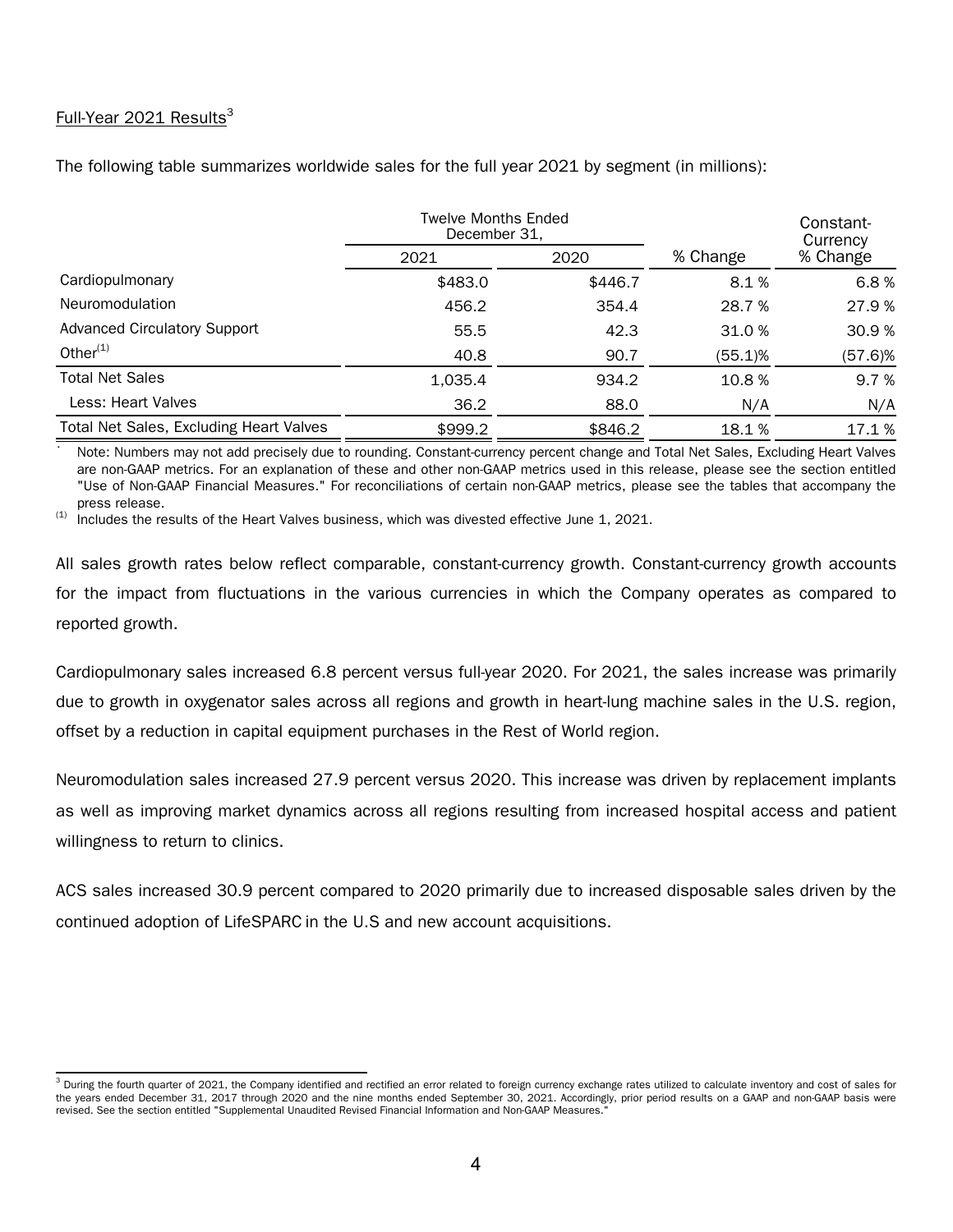### Financial Performance

On a U.S. GAAP basis, full-year 2021 operating loss from continuing operations was \$0.8 million. Adjusted operating income from continuing operations for full-year 2021 was \$154.8 million, an increase of 65.6 percent as compared to full-year 2020. This increase was primarily driven by revenue growth and gross profit improvements, partially offset by an increase in expenses.

On a U.S. GAAP basis, full-year 2021 effective tax rate was a negative 9.0 percent, as compared to 0.3 percent in 2020. The adjusted effective tax rate for full-year 2021 was 12.0 percent, as compared to 1.4 percent in 2020, related to changes in the geographic income mix and valuation allowance.

On a U.S. GAAP basis, full-year 2021 diluted loss per share from continuing operations was \$2.68. Full-year 2021 adjusted diluted earnings per share from continuing operations was \$2.07, as compared to \$1.21 per share for full-year 2020. Adjusted diluted weighted average shares outstanding for full year 2021 were 51.5 million, as compared to 48.8 million for full year 2020.

Full-year 2021 net cash provided by operating activities was \$102.5 million. Full-year 2021 adjusted free cash flow was \$84.0 million. Cash and cash equivalents totaled \$208.0 million at December 31, 2021. Total debt was \$239.5 million.

### SNIA Litigation Update

On February 21, 2022, the Court of Appeal of Milan notified the Company that it granted the Company a suspension with respect to the payment of damages in the amount of €453.6 million (approximately U.S. \$514.4 million) until a decision has been reached on the appeal to the Court of Cassation (the Italian Supreme Court). This suspension is subject to providing a first demand bank surety of  $\epsilon$ 270.0 million (approximately U.S. \$306.2 million) within 30 calendar days. The Company believes that it can satisfy the condition of the surety.

## 2022 Guidance

LivaNova expects worldwide net sales for full-year 2022 to grow between 3 and 5 percent on a constantcurrency basis after excluding the impact of the Heart Valves divestiture. Adjusted diluted earnings per share from continuing operations for 2022 are expected to be in the range of \$2.50 to \$2.80, assuming a share count of 54 million for full-year 2022. In 2022, the Company estimates that adjusted free cash flow will be in the range of \$90 to \$110 million.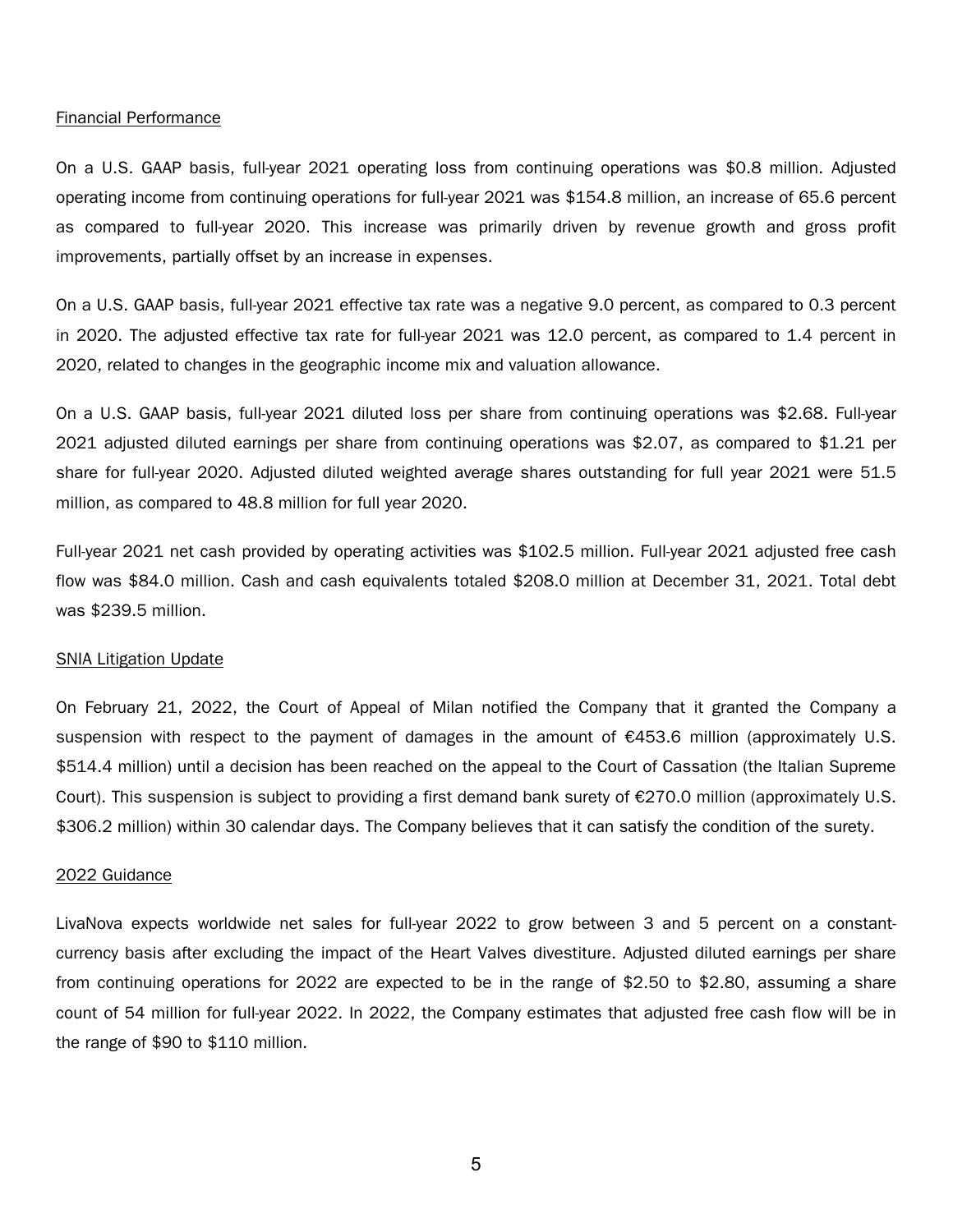### Webcast and Conference Call Instructions

The Company will host a live audiocast for interested parties commencing at 1 p.m. London time (8 a.m. Eastern Time) on Wednesday, February 23, 2022 that will be accessible at www.livanova.com/events. Listeners should log on approximately 10 minutes in advance to ensure proper setup to receive the audiocast. To listen to the conference call by telephone, dial +1 844 200 6205 (if dialing from within the U.S.) or +1 929 526 1599 (if dialing from outside the U.S.). The conference call access code is 167922. Within 24 hours of the audiocast, a replay will be available at www.livanova.com/events, where it will be archived and accessible for approximately 90 days.

### About LivaNova

LivaNova PLC is a global medical technology and innovation company built on nearly five decades of experience and a relentless commitment to provide hope for patients and their families through innovative medical technologies, delivering life-changing improvements for both the Head and Heart. Headquartered in London, LivaNova employs approximately 3,000 employees and has a presence in more than 100 countries for the benefit of patients, healthcare professionals and healthcare systems worldwide. For more information, please visit www.livanova.com.

### Use of Non-GAAP Financial Measures

In this press release, management has disclosed financial measurements that present financial information not in accordance with GAAP. Company management uses these measurements as aids in monitoring the Company's ongoing financial performance from quarter to quarter and year to year on a regular basis and for benchmarking against other medical technology companies. Non-GAAP financial measures used by the Company may be calculated differently from, and therefore may not be comparable to, similarly titled measures used by other companies. These non-GAAP financial measures should be considered along with, but not as alternatives to, the operating performance measure as prescribed by GAAP.

Unless otherwise noted, all sales growth rates in this release reflect comparable, constant-currency growth. Management believes that referring to comparable, constant-currency growth is the most useful way to evaluate the sales performance of LivaNova and to compare the sales performance of current periods to prior periods on a consistent basis. Constant-currency growth, a non-GAAP financial measure, measures the change in sales between current and prior-year periods using average exchange rates in effect during the applicable prior-year period.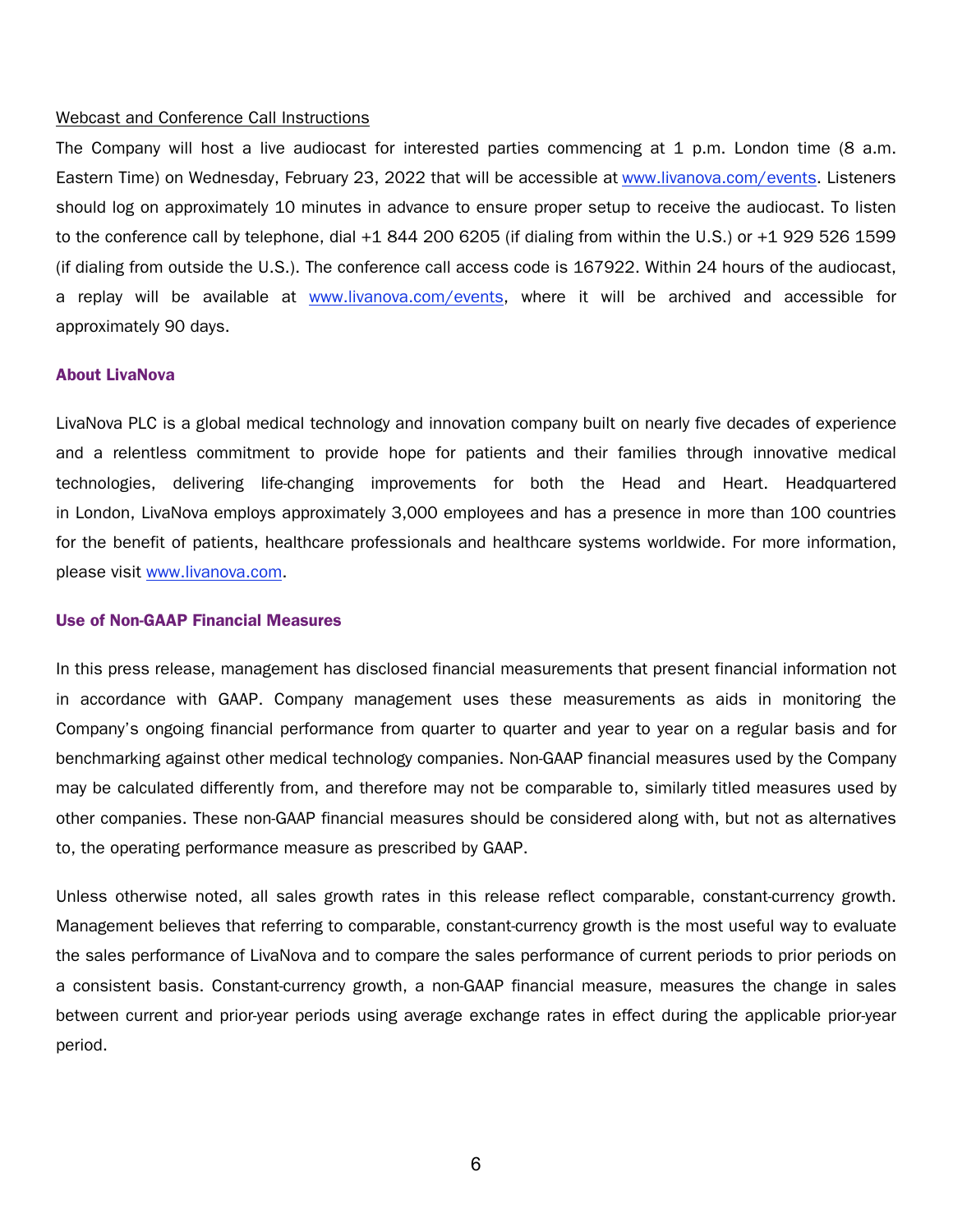LivaNova calculates forward-looking non-GAAP financial measures based on internal forecasts that omit certain amounts that would be included in GAAP financial measures. For example, forward-looking net sales growth projections are estimated on a constant-currency basis and exclude the impact of foreign currency fluctuations. Forward-looking non-GAAP adjusted tax rate and adjusted diluted earnings per share guidance exclude other items such as, but not limited to, changes in fair value of derivatives and contingent consideration arrangements and asset impairment charges that would be included in comparable GAAP financial measures. The most directly comparable GAAP measure for constant-currency net sales, non-GAAP adjusted tax rates and adjusted diluted earnings per share are net sales, the effective tax rate and earnings per share, respectively. The most directly comparable GAAP measure for adjusted free cash flow is net cash provided by operating activities. However, non-GAAP financial adjustments on a forward-looking basis are subject to uncertainty and variability as they are dependent on many factors, including but not limited to, the effect of foreign currency exchange fluctuations, impacts from potential acquisitions or divestitures, the ultimate outcome of legal proceedings, gains or losses on the potential sale of businesses or other assets, restructuring costs, merger and integration activities, changes in fair value of derivatives and contingent consideration arrangements, asset impairment charges and the tax impact of the aforementioned items, tax law changes or other tax matters. Accordingly, forward-looking GAAP financial measures and reconciliations to the most directly comparable forward-looking GAAP financial measures are not available without unreasonable effort.

The Company also believes adjusted financial measures such as adjusted gross profit percentage, adjusted selling, general and administrative expense, adjusted research and development expense, adjusted other operating expenses, adjusted operating income from continuing operations, adjusted segment operating income, adjusted income tax expense, adjusted net income from continuing operations and adjusted diluted earnings per share from continuing operations, are measures by which LivaNova generally uses to facilitate management review of the operational performance of the company, to serve as a basis for strategic planning and to assist in the design of compensation incentive plans. Additionally, the Company also uses the non-GAAP liquidity measure adjusted free cash flow. Furthermore, adjusted financial measures allow investors to evaluate the Company's core performance for different periods on a more comparable and consistent basis, and with other entities in the medical technology industry by adjusting for items that are not related to the ongoing operations of the Company or incurred in the ordinary course of business.

### Safe Harbor Statement

Certain statements in this press release, other than purely historical information, are "forward-looking statements" within the meaning of the Private Securities Litigation Reform Act of 1995, Section 27A of the Securities Act of 1933 and Section 21E of the Securities Exchange Act of 1934, as amended. These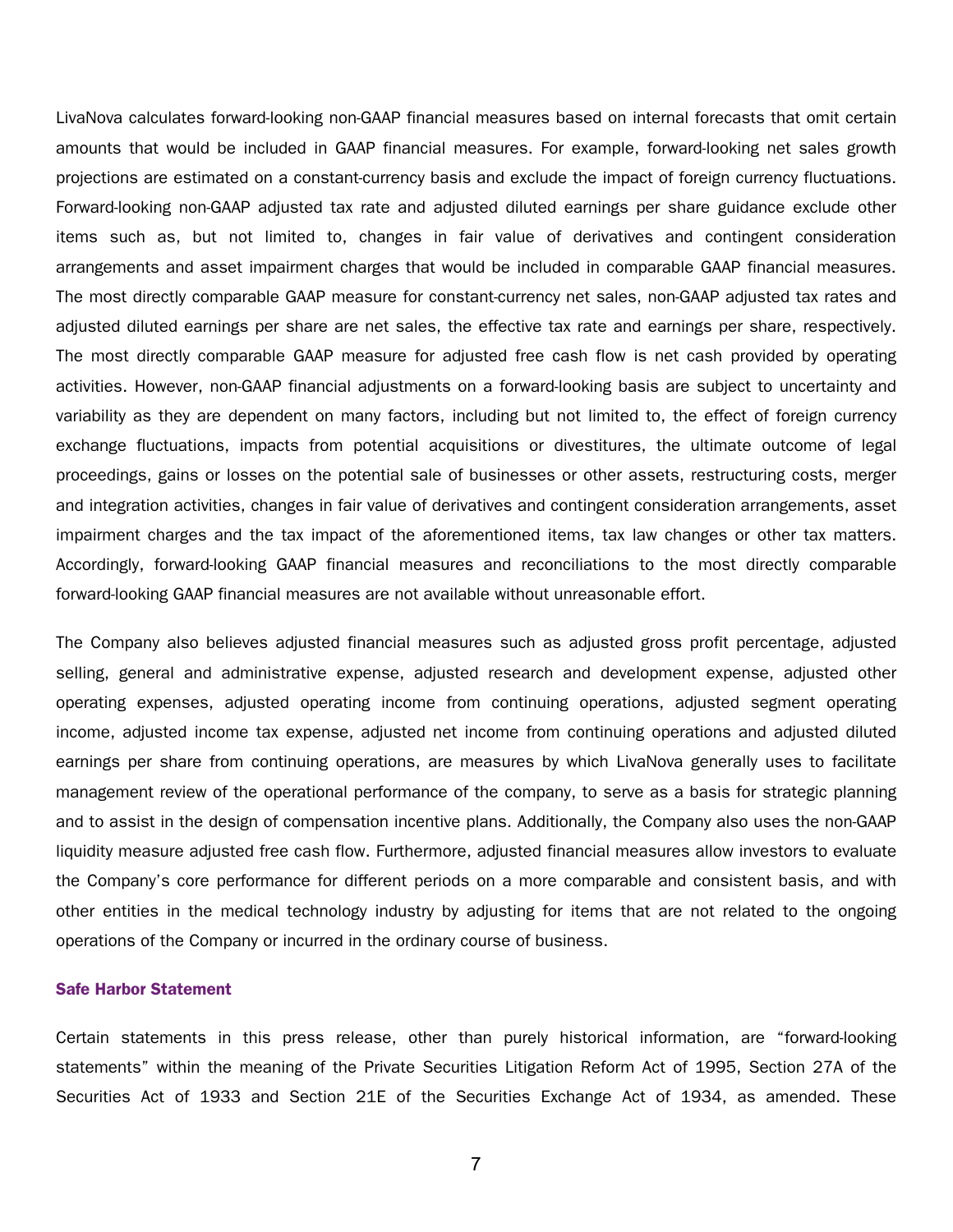statements include, but are not limited to, LivaNova's plans, objectives, strategies, appointments, financial performance and outlook, trends, the amount and timing of future cash distributions, prospects or future events and involve known and unknown risks that are difficult to predict. As a result, our actual financial results, performance, achievements or prospects may differ materially from those expressed or implied by these forward-looking statements. In some cases, you can identify forward-looking statements by the use of words such as "may," "could," "seek," "guidance," "predict," "potential," "likely," "believe," "will," "should," "expect," "anticipate," "estimate," "plan," "intend," "forecast," "foresee," or variations of these terms and similar expressions, or the negative of these terms or similar expressions. Such forward-looking statements are necessarily based on estimates and assumptions that, while considered reasonable by LivaNova and its management based on their knowledge and understanding of the business and industry, are inherently uncertain. These statements are not guarantees of future performance, and stockholders should not place undue reliance on forward-looking statements. Investors are cautioned that all such statements involve risks and uncertainties, including without limitation, statements concerning achieving a stronger future, driving sustainable growth and value to our shareholders, projected net sales, adjusted diluted earnings per share, cash flow from operations, capital expenditures, depreciation and amortization, advancing our growth, driving product launches and funding our equity investments, executing on our synergy targets and retaining our focus, energy and discipline as a company, and serving the needs of our customers and patients. Important factors that may cause actual results to differ include, but are not limited to: (i) the severity and duration of the COVID-19 pandemic, its variants and the related impact on our business, financial condition and results of operations; (ii) reductions in customer spending, a slowdown in customer payments and changes in customer demand for products and services; (iii) unanticipated changes relating to competitive factors in the industries in which LivaNova operates; (iv) the ability to hire and retain key personnel; (v) the ability to attract new customers and retain existing customers in the manner anticipated; (vi) changes in legislation or governmental regulations affecting LivaNova; (vii) international, national or local economic, social or political conditions that could adversely affect LivaNova, its partners or its customers; (viii) conditions in the credit markets; (ix) business and other financial risks inherent to the industries in which LivaNova operates; (x) risks associated with assumptions made in connection with critical accounting estimates and legal proceedings; (xi) LivaNova's international operations, which are subject to the risks of currency fluctuations and foreign exchange controls; (xii) the potential for international unrest, economic downturn or effects of currencies, tax assessments, tax adjustments, anticipated tax rates, labor shortages, supplier disruptions, raw material costs or availability, benefit or retirement plan costs, or other regulatory compliance costs; (xiii) the inability of LivaNova to meet expectations regarding the timing, completion and accounting of tax treatments; and (xiv) organizational and governance structure. The foregoing list of factors is not exhaustive. You should carefully consider the foregoing factors and the other risks and uncertainties that affect the Company's business, including those described in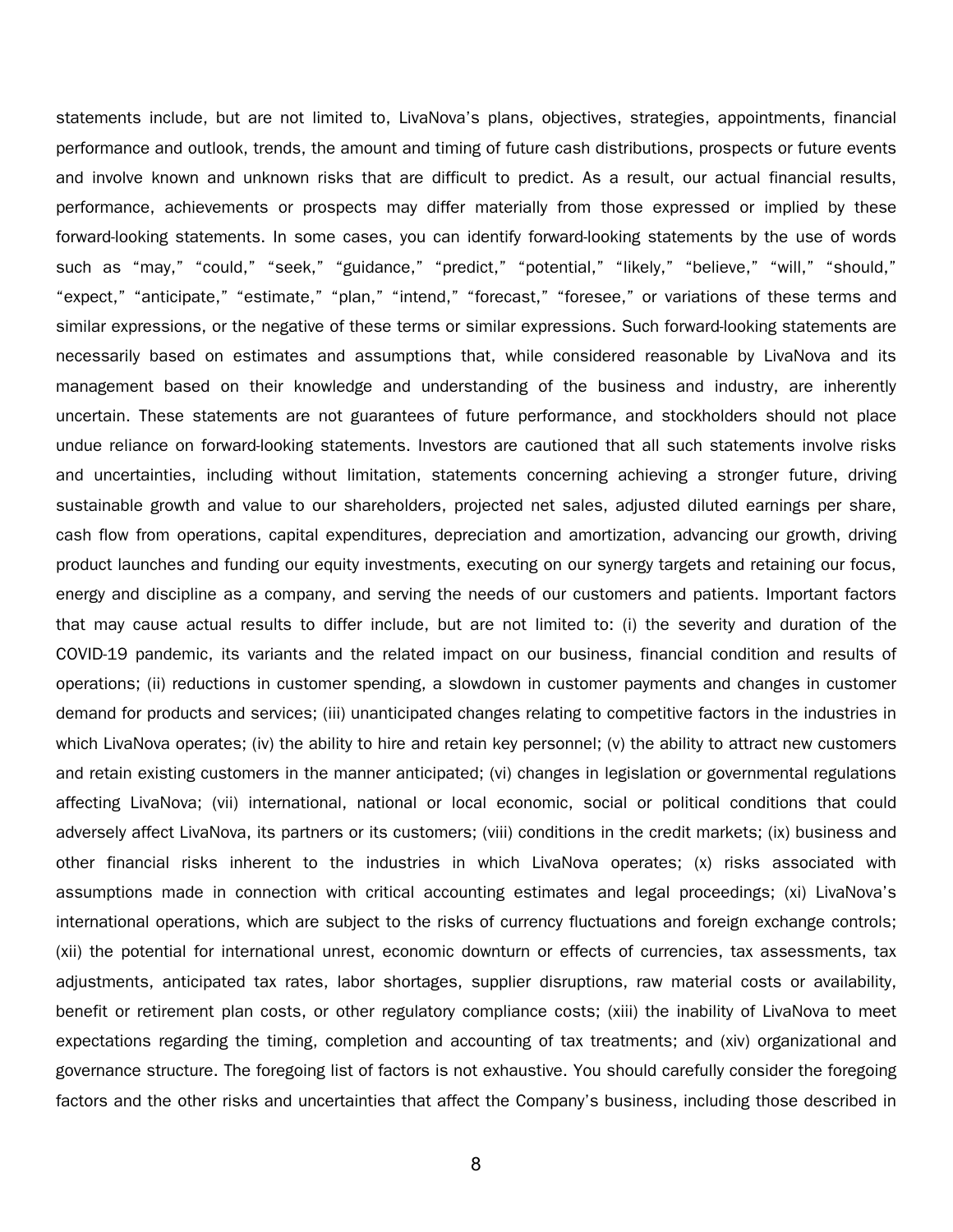the "Risk Factors" section of Annual Reports on Form 10-K, Quarterly Reports on Form 10-Q, Current Reports on Form 8-K and other documents filed from time to time with the United States Securities and Exchange Commission by LivaNova.

We caution you not to place undue reliance on any forward-looking statements, which are made only as of the date of this press release. The Company does not undertake or assume any obligation to update publicly any of the forward-looking statements in this press release to reflect actual results, new information or future events, changes in assumptions or changes in other factors affecting forward-looking statements, except to the extent required by applicable law. If we update one or more forward-looking statements, no inference should be drawn that we will make additional updates with respect to those or other forward-looking statements.

Lindsey Little Senior Director, Investor Relations Phone: +1 281 895 2382 e-mail: InvestorRelations@livanova.com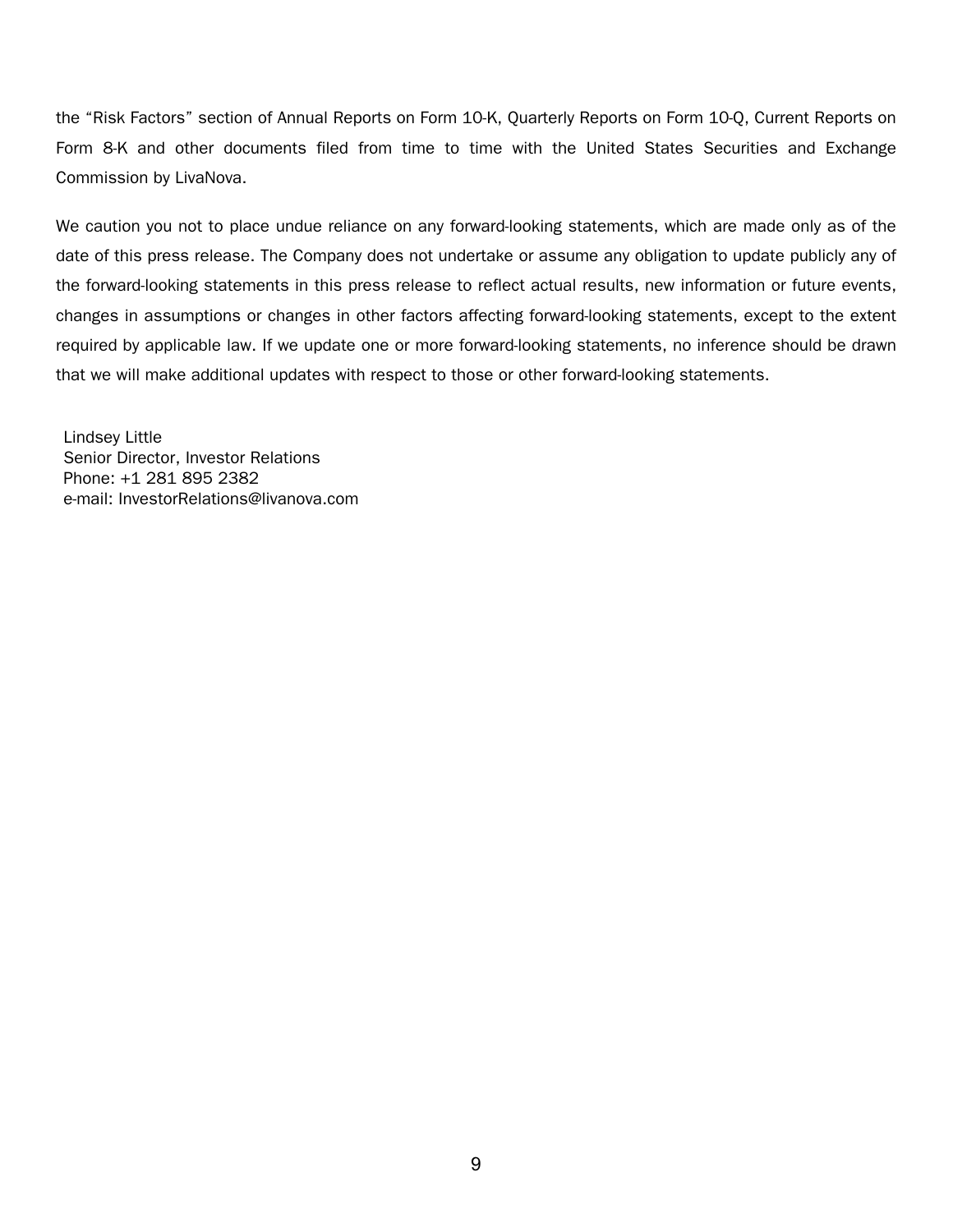## LIVANOVA PLC NET SALES (U.S. dollars in millions)

|                                     |         |         | Three Months Ended December 31,                |                                                   |
|-------------------------------------|---------|---------|------------------------------------------------|---------------------------------------------------|
|                                     | 2021    | 2020    | % Change at<br><b>Actual Currency</b><br>Rates | % Change at<br>Constant-Currency<br>$Rates^{(1)}$ |
| Cardiopulmonary                     |         |         |                                                |                                                   |
| US                                  | \$40.8  | \$36.3  | 12.3%                                          | 12.3%                                             |
| Europe                              | 36.0    | 34.6    | 3.9%                                           | 7.9%                                              |
| Rest of World                       | 56.4    | 51.2    | 10.2%                                          | 14.5%                                             |
| Total                               | 133.1   | 122.1   | 9.0%                                           | 12.0%                                             |
| Neuromodulation                     |         |         |                                                |                                                   |
| US                                  | 95.7    | 85.2    | 12.3%                                          | 12.3%                                             |
| Europe                              | 12.6    | 11.5    | 9.4%                                           | 10.9%                                             |
| <b>Rest of World</b>                | 13.2    | 12.5    | 6.3%                                           | 9.6%                                              |
| Total                               | 121.6   | 109.2   | 11.3%                                          | 11.9%                                             |
| <b>Advanced Circulatory Support</b> |         |         |                                                |                                                   |
| <b>US</b>                           | 13.4    | 13.0    | 2.7%                                           | 2.7%                                              |
| Europe                              | 0.4     | 0.2     | 87.0%                                          | <b>NM</b>                                         |
| Rest of World                       | 0.1     | 0.1     | (3.1)%                                         | <b>NM</b>                                         |
| Total                               | 13.8    | 13.3    | 3.9%                                           | 4.0%                                              |
| Other                               |         |         |                                                |                                                   |
| US                                  |         | 3.5     | $(100.0)\%$                                    | $(100.0)\%$                                       |
| Europe                              |         | 8.4     | $(100.0)\%$                                    | $(100.0)\%$                                       |
| Rest of World                       | 1.6     | 13.1    | $(88.0)\%$                                     | $(87.3)$ %                                        |
| Total                               | 1.6     | 25.0    | $(93.7)\%$                                     | (93.4)%                                           |
| <b>Totals</b>                       |         |         |                                                |                                                   |
| US                                  | 149.8   | 138.0   | 8.6%                                           | 8.6%                                              |
| Europe                              | 48.9    | 54.8    | $(10.6)\%$                                     | (7.8)%                                            |
| Rest of World                       | 71.3    | 76.8    | (7.2)%                                         | $(3.6)$ %                                         |
| Total                               | \$270.1 | \$269.6 | 0.2%                                           | 1.8%                                              |

(1) Constant-currency growth, a non-GAAP financial measure, measures the change in sales between current and prior-year periods using average exchange rates in effect during the applicable prior-year period.

\* The sales results presented are unaudited. Numbers may not add precisely due to rounding.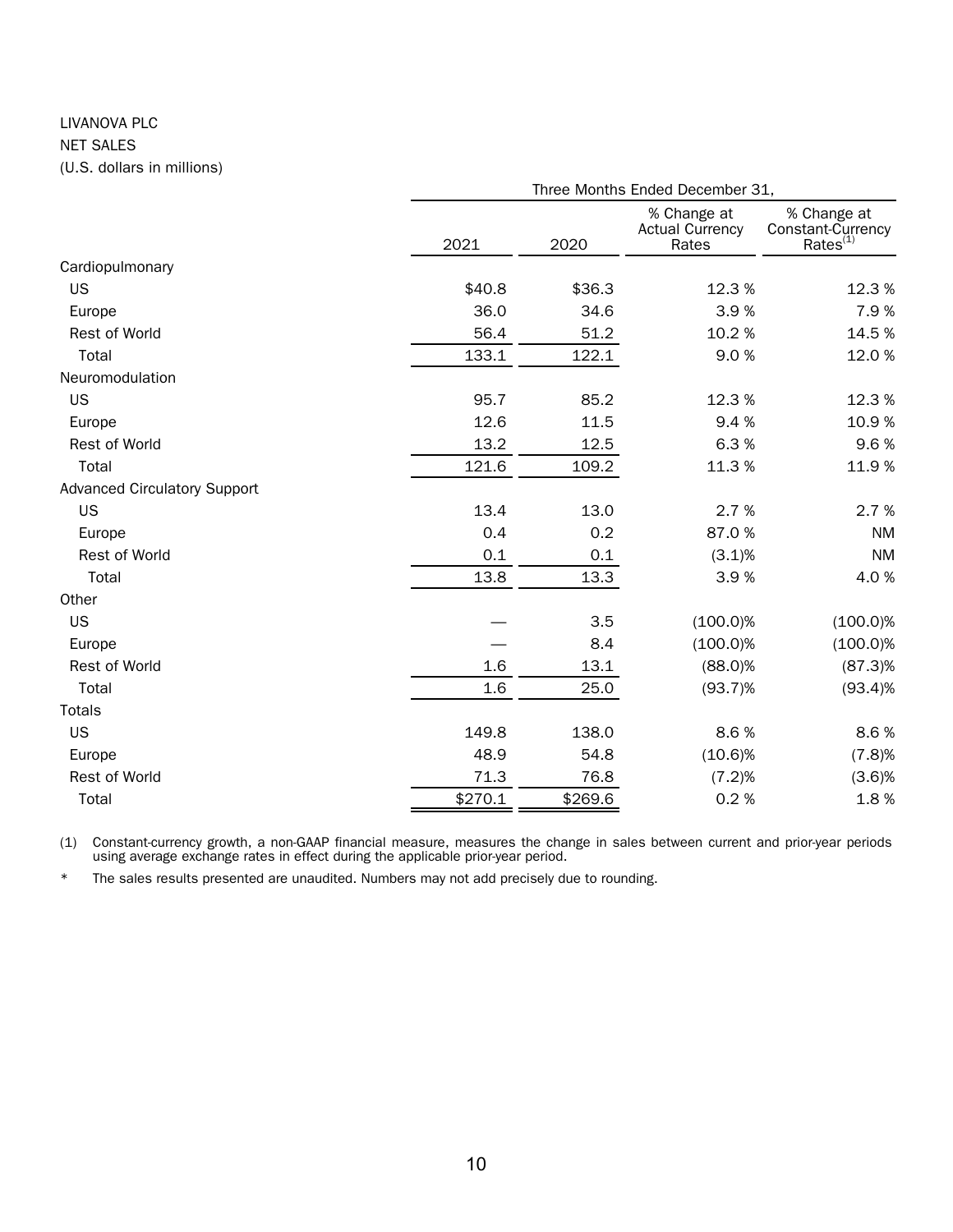## LIVANOVA PLC NET SALES (U.S. dollars in millions)

|                                     |           | Twelve Months Ended December 31, |                                                |                                                          |  |  |  |  |
|-------------------------------------|-----------|----------------------------------|------------------------------------------------|----------------------------------------------------------|--|--|--|--|
|                                     | 2021      | 2020                             | % Change at<br><b>Actual Currency</b><br>Rates | % Change at<br>Constant-Currency<br>Rates <sup>(1)</sup> |  |  |  |  |
| Cardiopulmonary                     |           |                                  |                                                |                                                          |  |  |  |  |
| <b>US</b>                           | \$154.1   | \$132.5                          | 16.2%                                          | 16.2%                                                    |  |  |  |  |
| Europe                              | 134.6     | 122.1                            | 10.2%                                          | 6.4%                                                     |  |  |  |  |
| Rest of World                       | 194.3     | 192.1                            | 1.2%                                           | 0.6%                                                     |  |  |  |  |
| Total                               | 483.0     | 446.7                            | 8.1%                                           | 6.8%                                                     |  |  |  |  |
| Neuromodulation                     |           |                                  |                                                |                                                          |  |  |  |  |
| <b>US</b>                           | 358.5     | 282.5                            | 26.9%                                          | 26.9%                                                    |  |  |  |  |
| Europe                              | 51.4      | 39.0                             | 31.8%                                          | 25.1%                                                    |  |  |  |  |
| Rest of World                       | 46.3      | 32.9                             | 40.5%                                          | 40.3%                                                    |  |  |  |  |
| Total                               | 456.2     | 354.4                            | 28.7%                                          | 27.9%                                                    |  |  |  |  |
| <b>Advanced Circulatory Support</b> |           |                                  |                                                |                                                          |  |  |  |  |
| <b>US</b>                           | 53.8      | 41.1                             | 31.0%                                          | 31.0%                                                    |  |  |  |  |
| Europe                              | 1.1       | 1.0                              | 9.1%                                           | 7.0%                                                     |  |  |  |  |
| Rest of World                       | 0.5       | 0.2                              | 159.0%                                         | <b>NM</b>                                                |  |  |  |  |
| Total                               | 55.5      | 42.3                             | 31.0%                                          | 30.9%                                                    |  |  |  |  |
| Other                               |           |                                  |                                                |                                                          |  |  |  |  |
| US                                  | 4.9       | 12.5                             | $(60.5)\%$                                     | $(60.5)\%$                                               |  |  |  |  |
| Europe                              | 14.4      | 31.3                             | (53.9)%                                        | $(58.5)\%$                                               |  |  |  |  |
| Rest of World                       | 21.4      | 47.0                             | (54.4)%                                        | $(56.3)\%$                                               |  |  |  |  |
| Total                               | 40.8      | 90.7                             | $(55.1)$ %                                     | $(57.6)$ %                                               |  |  |  |  |
| <b>Totals</b>                       |           |                                  |                                                |                                                          |  |  |  |  |
| US                                  | 571.3     | 468.6                            | 21.9%                                          | 21.9%                                                    |  |  |  |  |
| Europe                              | 201.5     | 193.4                            | 4.2%                                           | (0.3)%                                                   |  |  |  |  |
| Rest of World                       | 262.5     | 272.2                            | $(3.6)$ %                                      | (4.3)%                                                   |  |  |  |  |
| Total                               | \$1,035.4 | \$934.2                          | 10.8%                                          | 9.7%                                                     |  |  |  |  |

(1) Constant-currency growth, a non-GAAP financial measure, measures the change in sales between current and prior-year periods using average exchange rates in effect during the applicable prior-year period.

\* The sales results presented are unaudited. Numbers may not add precisely due to rounding.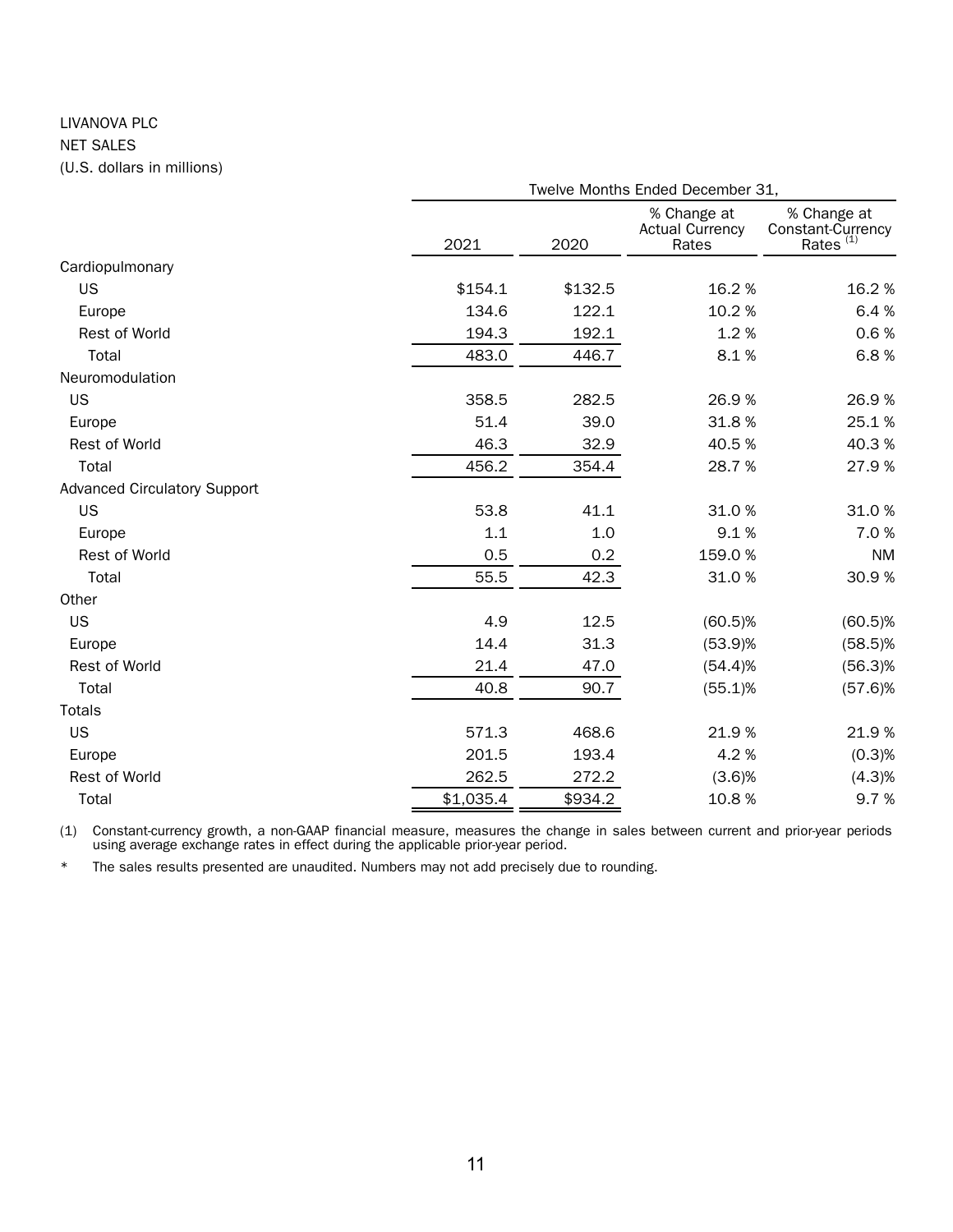## LIVANOVA PLC AND SUBSIDIARIES

## CONDENSED CONSOLIDATED STATEMENTS OF INCOME - UNAUDITED

(U.S. dollars in millions, except per share amounts)

|                                                    | Three Months Ended December 31, |              |             |
|----------------------------------------------------|---------------------------------|--------------|-------------|
|                                                    | 2021                            | $2020^{(1)}$ | % Change    |
| Net sales                                          | \$270.1                         | \$269.6      |             |
| Cost of sales                                      | 68.4                            | 102.7        |             |
| Gross profit                                       | 201.6                           | 166.9        | 20.8%       |
| Operating expenses:                                |                                 |              |             |
| Selling, general and administrative                | 124.4                           | 114.9        |             |
| Research and development                           | 44.1                            | 44.5         |             |
| Impairment of disposal group                       |                                 | 180.2        |             |
| Impairment of goodwill                             |                                 | 21.3         |             |
| Impairment of long-lived assets                    |                                 | 6.8          |             |
| Other operating expenses                           | 8.4                             | 48.4         |             |
| Operating income (loss) from continuing operations | 24.8                            | (249.0)      | $(109.9)\%$ |
| Interest expense, net                              | (6.2)                           | (16.0)       |             |
| Foreign exchange and other gains/(losses)          | (20.9)                          | (33.9)       |             |
| Loss from continuing operations before tax         | (2.3)                           | (298.9)      | $(99.2)\%$  |
| Income tax expense (benefit)                       | 2.8                             | (18.4)       |             |
| Net loss from continuing operations                | (5.1)                           | (280.6)      | $(98.2)\%$  |
| Net loss from discontinued operations, net of tax  |                                 | (0.5)        |             |
| Net loss                                           | (\$5.1)                         | (\$281.1)    | $(98.2)\%$  |
| Basic loss per share:                              |                                 |              |             |
| Continuing operations                              | (\$0.10)                        | (\$5.77)     |             |
| Discontinued operations                            |                                 | (0.01)       |             |
|                                                    | (\$0.10)                        | (\$5.78)     |             |
| Diluted loss per share:                            |                                 |              |             |
| Continuing operations                              | (\$0.10)                        | (\$5.77)     |             |
| Discontinued operations                            |                                 | (0.01)       |             |
|                                                    | (\$0.10)                        | (\$5.78)     |             |
| Weighted average common shares outstanding:        |                                 |              |             |
| Basic                                              | 53.3                            | 48.6         |             |
| Diluted                                            | 53.3                            | 48.6         |             |
|                                                    |                                 |              |             |

\* Numbers may not add precisely due to rounding.

(1) The condensed consolidated statement of income for the three months ended December 31, 2020 has been revised.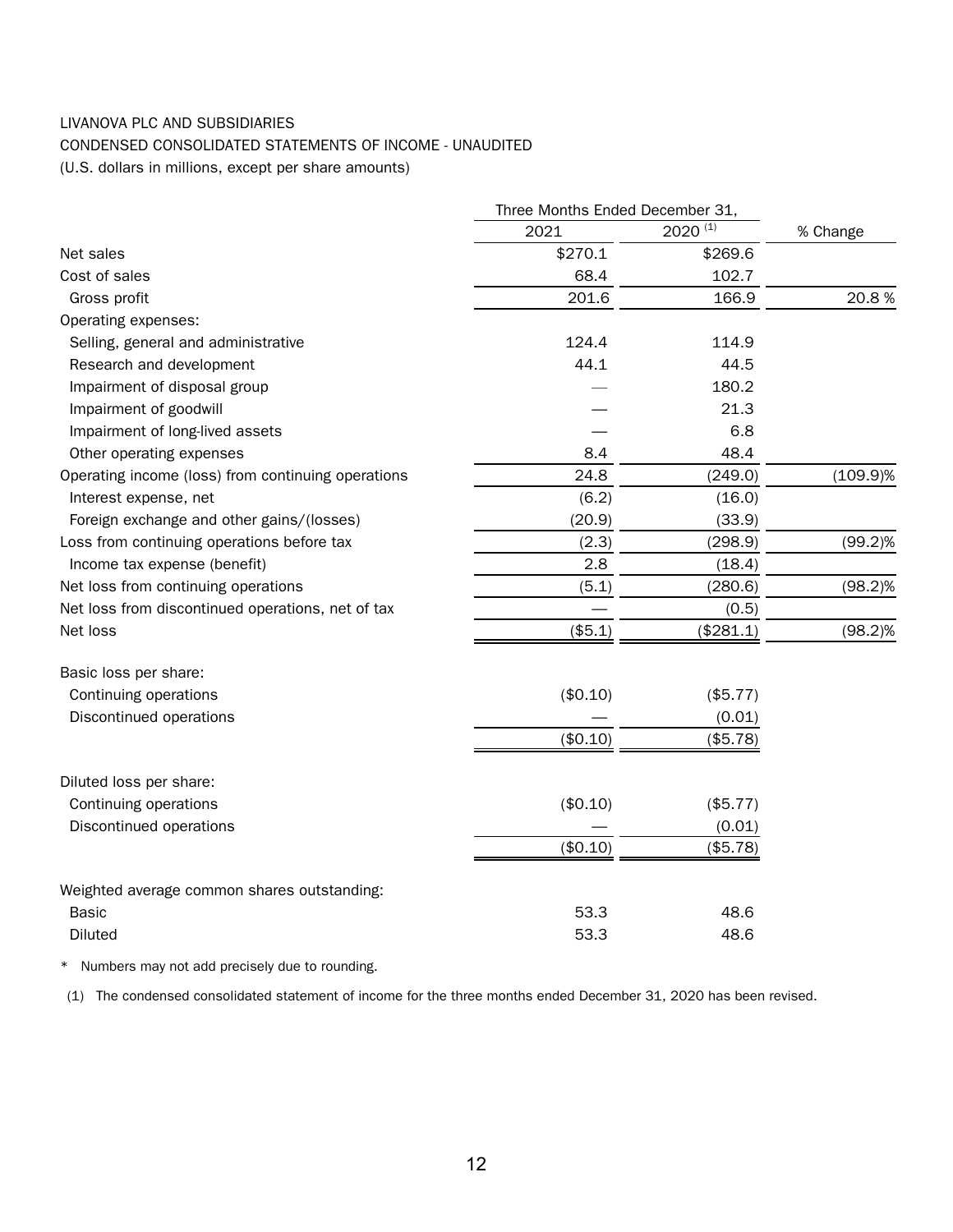Adjusted Financial Measures (U.S. dollars in millions, except per share amounts)

|                                                                    | Three Months Ended December 31, |        |              |
|--------------------------------------------------------------------|---------------------------------|--------|--------------|
|                                                                    | 2021                            | 2020   | % Change (1) |
| Adjusted SG&A <sup>(1)</sup>                                       | \$107.4                         | \$93.7 | 14.6 %       |
| Adjusted R&D <sup>(1)</sup>                                        | 40.8                            | 39.0   | 4.8%         |
| Adjusted operating income from continuing operations (1)           | 40.2                            | 47.3   | (15.1)%      |
| Adjusted net income from continuing operations (1)                 | 30.7                            | 34.0   | (9.8)%       |
| Adjusted diluted earnings per share from continuing operations (1) | \$0.57                          | \$0.70 | $(18.6)\%$   |

(1) Adjusted financial measures are non-GAAP measures and exclude specified items as described and reconciled in the "Reconciliation of GAAP to non-GAAP Financial Measures" contained in the press release.

Statistics (as a % of net sales, except for income tax rate)

|                                                          | GAAP Three Months Ended December 31, |             | Adjusted (1) Three Months Ended December 31, |           |  |  |
|----------------------------------------------------------|--------------------------------------|-------------|----------------------------------------------|-----------|--|--|
|                                                          | 2021                                 | 2020        | 2021                                         | 2020      |  |  |
| Gross profit                                             | 74.7 %                               | 61.9%       | 69.8%                                        | 66.8%     |  |  |
| SG&A                                                     | 46.1%                                | 42.6 %      | 39.8%                                        | 34.7 %    |  |  |
| R&D                                                      | 16.3%                                | 16.5%       | 15.1%                                        | 14.5 %    |  |  |
| Operating income (loss)<br>from continuing<br>operations | 9.2%                                 | (92.4)%     | 14.9 %                                       | 17.5 %    |  |  |
| Net (loss) income from<br>continuing operations          | (1.9)%                               | $(104.1)\%$ | 11.4 %                                       | 12.6 %    |  |  |
| Income tax rate                                          | (121.2)%                             | 6.2%        | 13.9%                                        | $(1.2)\%$ |  |  |

(1) Adjusted financial measures are non-GAAP measures and exclude specified items as described and reconciled in the "Reconciliation of GAAP to non-GAAP Financial Measures" contained in the press release.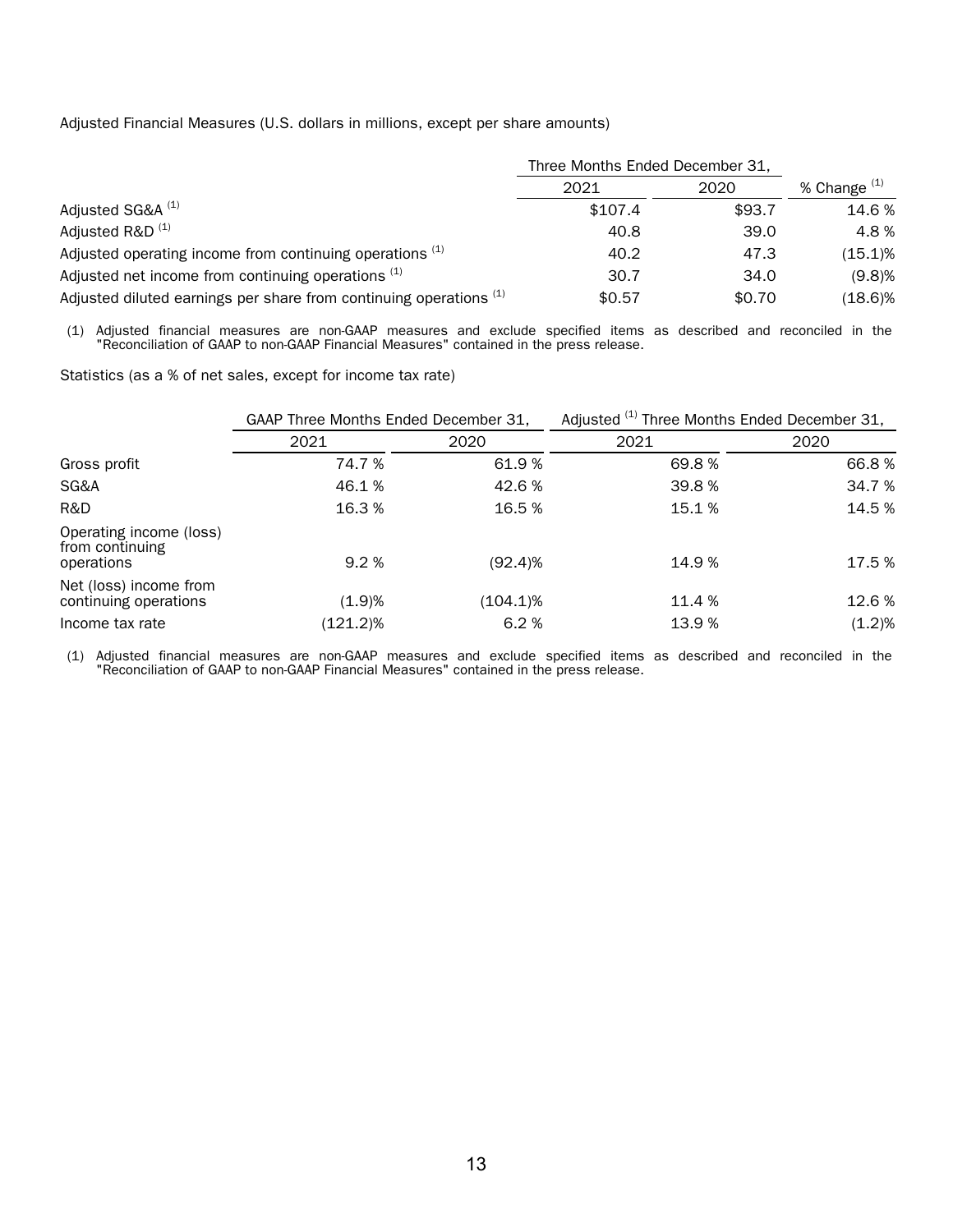## LIVANOVA PLC AND SUBSIDIARIES

## CONDENSED CONSOLIDATED STATEMENTS OF INCOME - UNAUDITED

(U.S. dollars in millions, except per share amounts)

|                                                   | Twelve Months Ended December 31, |              |            |
|---------------------------------------------------|----------------------------------|--------------|------------|
|                                                   | 2021                             | $2020^{(1)}$ | % Change   |
| Net sales                                         | \$1,035.4                        | \$934.2      |            |
| Cost of sales                                     | 329.4                            | 339.5        |            |
| Gross profit                                      | 706.0                            | 594.8        | 18.7%      |
| Operating expenses:                               |                                  |              |            |
| Selling, general and administrative               | 471.9                            | 446.6        |            |
| Research and development                          | 183.4                            | 152.9        |            |
| Impairment of disposal group                      |                                  | 180.2        |            |
| Impairment of goodwill                            |                                  | 21.3         |            |
| Impairment of long-lived assets                   |                                  | 6.8          |            |
| Other operating expenses                          | 51.5                             | 61.0         |            |
| Operating loss from continuing operations         | (0.8)                            | (273.9)      | $(99.7)\%$ |
| Interest expense, net                             | (49.7)                           | (40.7)       |            |
| Loss on debt extinguishment                       | (60.2)                           | (1.4)        |            |
| Foreign exchange and other gains/(losses)         | (13.7)                           | (32.0)       |            |
| Loss from continuing operations before tax        | (124.5)                          | (348.0)      | $(64.2)\%$ |
| Income tax expense (benefit)                      | 11.2                             | (1.0)        |            |
| Losses from equity method investments             | (0.1)                            | (0.3)        |            |
| Net loss from continuing operations               | (135.8)                          | (347.3)      | (60.9)%    |
| Net loss from discontinued operations, net of tax |                                  | (1.5)        |            |
| Net loss                                          | (\$135.8)                        | (\$348.8)    | $(61.1)\%$ |
| Basic loss per share:                             |                                  |              |            |
| Continuing operations                             | (\$2.68)                         | (\$7.15)     |            |
| Discontinued operations                           |                                  | (0.03)       |            |
|                                                   | (\$2.68)                         | (\$7.18)     |            |
| Diluted loss per share:                           |                                  |              |            |
| Continuing operations                             | (\$2.68)                         | (\$7.15)     |            |
| Discontinued operations                           |                                  | (0.03)       |            |
|                                                   | (\$2.68)                         | (\$7.18)     |            |
| Weighted average common shares outstanding:       |                                  |              |            |
| Basic                                             | 50.6                             | 48.6         |            |
| Diluted                                           | 50.6                             | 48.6         |            |

\* Numbers may not add precisely due to rounding.

(1) The condensed consolidated statement of income for the twelve months ended December 31, 2020 has been revised.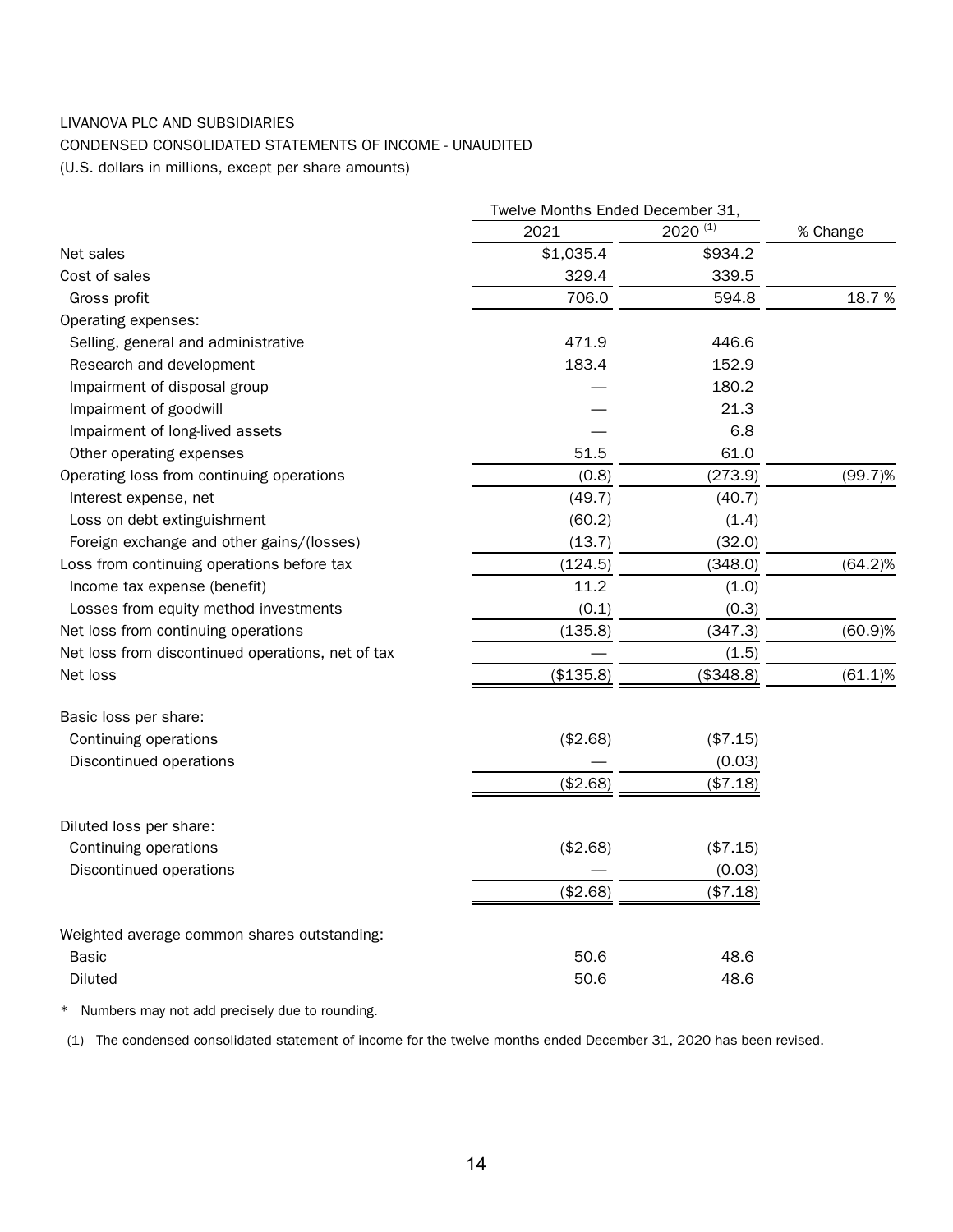Adjusted Financial Measures (U.S. dollars in millions, except per share amounts)

|                                                                               | Twelve Months Ended December 31, |         |              |
|-------------------------------------------------------------------------------|----------------------------------|---------|--------------|
|                                                                               | 2021                             | 2020    | % Change (1) |
| Adjusted SG&A <sup>(1)</sup>                                                  | \$397.8                          | \$368.8 | 7.9%         |
| Adjusted R&D <sup>(1)</sup>                                                   | 163.7                            | 150.9   | 8.5%         |
| Adjusted operating income from continuing operations (1)                      | 154.8                            | 93.5    | 65.6%        |
| Adjusted net income from continuing operations (1)                            | 106.7                            | 59.0    | 80.8%        |
| Adjusted diluted earnings per share from continuing operations <sup>(1)</sup> | \$2.07                           | \$1.21  | 71.3%        |

(1) Adjusted financial measures are non-GAAP measures and exclude specified items as described and reconciled in the "Reconciliation of GAAP to non-GAAP Financial Measures" contained in the press release.

Statistics (as a % of net sales, except for income tax rate)

|                                                          | GAAP Twelve Months Ended December 31, |         | Adjusted <sup>(1)</sup> Twelve Months Ended December 31, |        |  |  |
|----------------------------------------------------------|---------------------------------------|---------|----------------------------------------------------------|--------|--|--|
|                                                          | 2021                                  | 2020    | 2021                                                     | 2020   |  |  |
| Gross profit                                             | 68.2 %                                | 63.7 %  | 69.3 %                                                   | 65.6%  |  |  |
| SG&A                                                     | 45.6 %                                | 47.8 %  | 38.4 %                                                   | 39.5 % |  |  |
| R&D                                                      | 17.7 %                                | 16.4 %  | 15.8%                                                    | 16.2 % |  |  |
| Operating (loss)<br>income from continuing<br>operations | $(0.1)$ %                             | (29.3)% | 15.0 %                                                   | 10.0 % |  |  |
| Net (loss) income from<br>continuing operations          | (13.1)%                               | (37.2)% | 10.3 %                                                   | 6.3 %  |  |  |
| Income tax rate                                          | (9.0)%                                | 0.3%    | 12.0 %                                                   | 1.4 %  |  |  |

(1) Adjusted financial measures are non-GAAP measures and exclude specified items as described and reconciled in the "Reconciliation of GAAP to non-GAAP Financial Measures" contained in the press release.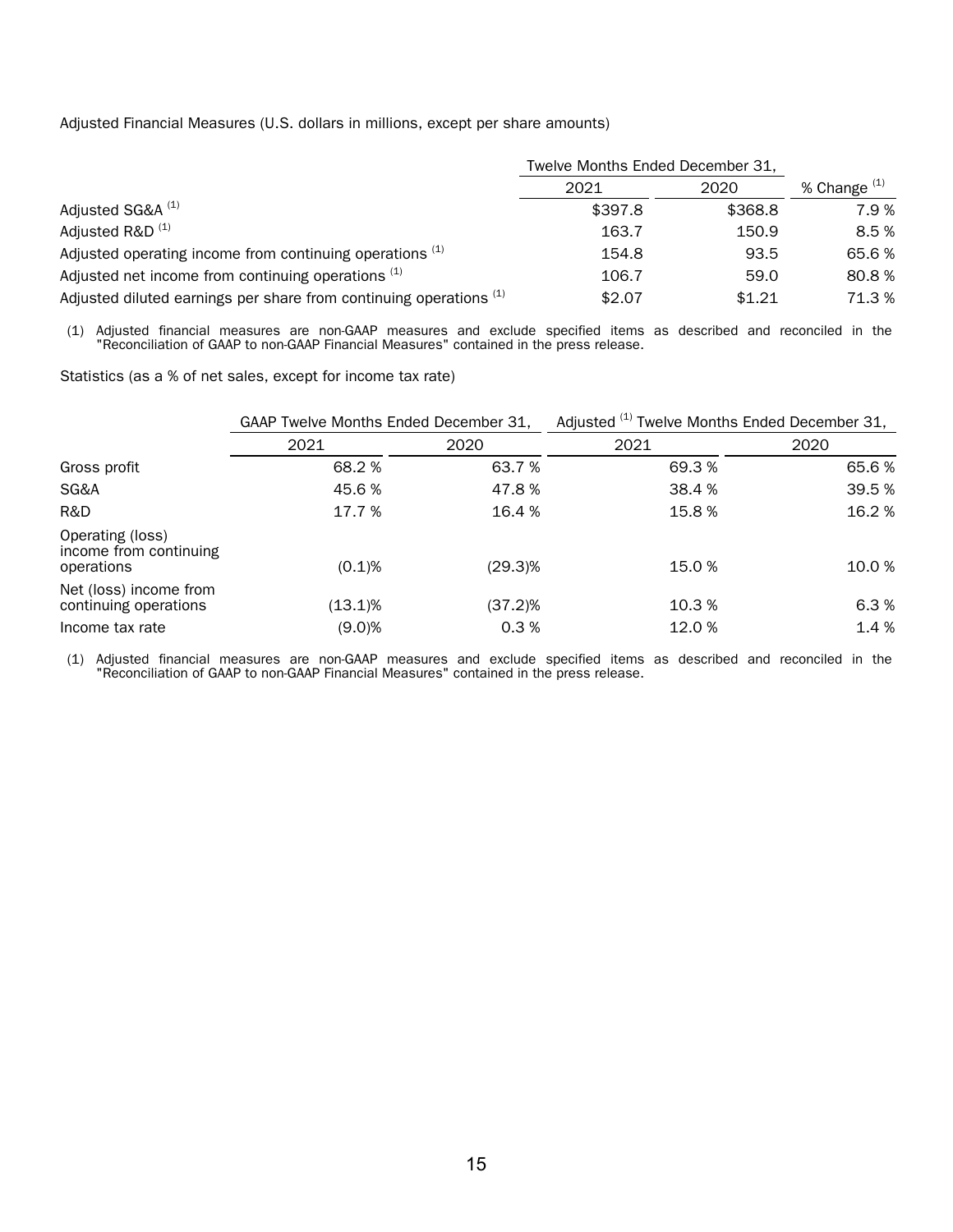| GAAP<br>Financial<br>Measures                                    | Restructuring<br>Expenses<br>(A) | Depreciation<br>and<br>Amortization<br>Expenses<br>(B) | <b>Heart Valves</b><br>(C)       | Product<br>Remediation<br>Expenses<br>(D) | Financing<br>Transactions<br>(E) | Certain Legal,<br>Contingent<br>Consideration<br>and Other<br>(F) | Stock-based<br>Compensation<br>Costs<br>(G) | Certain Tax<br>Adjustments<br>(H) | Certain<br>Interest<br>Adjustments<br>(1) | Adjusted<br>Financial<br>Measures                      |
|------------------------------------------------------------------|----------------------------------|--------------------------------------------------------|----------------------------------|-------------------------------------------|----------------------------------|-------------------------------------------------------------------|---------------------------------------------|-----------------------------------|-------------------------------------------|--------------------------------------------------------|
| \$68.4                                                           | $$-$                             | (\$3.9)                                                | $s-$                             | (\$0.4)                                   | $s-$                             | \$18.0                                                            | (\$0.4)                                     | $s-$                              |                                           | \$81.7                                                 |
| 74.7 %                                                           |                                  |                                                        |                                  | 0.2%                                      |                                  | (6.7)%                                                            |                                             |                                   |                                           | 69.8%                                                  |
| 124.4                                                            |                                  | (3.0)                                                  | $\overline{\phantom{0}}$         |                                           |                                  | (6.9)                                                             | (7.2)                                       | –                                 |                                           | 107.4                                                  |
| Selling, general and administrative as a percent of net<br>46.1% |                                  |                                                        | $-$ %                            | $-$ %                                     |                                  | (2.6)%                                                            |                                             |                                   |                                           | 39.8%                                                  |
| 44.1                                                             |                                  |                                                        |                                  |                                           |                                  | (0.9)                                                             | (2.4)                                       | --                                |                                           | 40.8                                                   |
| 16.3 %                                                           |                                  |                                                        | $-$ %                            | $-$ %                                     |                                  | (0.3)%                                                            |                                             |                                   |                                           | 15.1%                                                  |
| 8.4                                                              | 0.1                              | $\overline{\phantom{0}}$                               | (2.6)                            |                                           | $\overline{\phantom{a}}$         | (5.8)                                                             |                                             |                                   |                                           |                                                        |
| 24.8                                                             | (0.1)                            | 6.8                                                    | 2.6                              | 0.4                                       | $\hspace{0.05cm}$                | (4.3)                                                             | 10.0                                        |                                   |                                           | 40.2                                                   |
| 9.2%                                                             |                                  |                                                        |                                  | 0.2%                                      |                                  | (1.6)%                                                            |                                             |                                   |                                           | 14.9%                                                  |
| 2.8                                                              | (0.1)                            | 0.3                                                    | (1.0)                            | 0.1                                       |                                  | 0.7                                                               |                                             | 2.2                               |                                           | 5.0                                                    |
| (5.1)                                                            | 0.1                              | 6.5                                                    | 3.6                              | 0.3                                       | 19.0                             | (5.0)                                                             | 10.0                                        | (2.2)                             | 3.6                                       | 30.7                                                   |
| (\$0.10)                                                         | $s-$                             | \$0.12                                                 | \$0.07                           | \$0.01                                    | \$0.35                           | (\$0.09)                                                          | \$0.19                                      | (\$0.04)                          | \$0.07                                    | \$0.57                                                 |
|                                                                  |                                  |                                                        | $-$ %<br>$-$ %<br>$-$ %<br>$-$ % | 1.4 %<br>(1.1)%<br>$-$ %<br>2.5 %         | — %<br>1.0%                      |                                                                   | $-$ %<br>$-$ %<br>$-$ %<br>$-$ %            |                                   | 0.2%<br>(2.7)%<br>(0.9)%<br>3.7%          | — %<br>— %<br>$-$ %<br>— %<br>— %<br>— %<br>— %<br>— % |

GAAP results for the three months ended December 31, 2021 include:

(A) Restructuring expenses related to organizational changes

(B) Includes depreciation and amortization associated with purchase price accounting

(C) Loss associated with the sale of Heart Valves

(D) Costs related to the 3T Heater-Cooler remediation plan

(E) Costs associated with the June 2020 financing transactions, including the mark-to-market adjustment for the exchangeable option feature and capped call derivatives

(F) 3T Heater-Cooler litigation provision, legal expenses primarily related to 3T Heater-Cooler defense, settlements, other matters and remeasurement of contingent consideration related to acquisitions

(G) Non-cash expenses associated with stock-based compensation costs

(H) Primarily relates to discrete tax items and the tax impact of intercompany transactions

(I) Primarily relates to non-cash interest expense on the Cash Exchangeable Senior Notes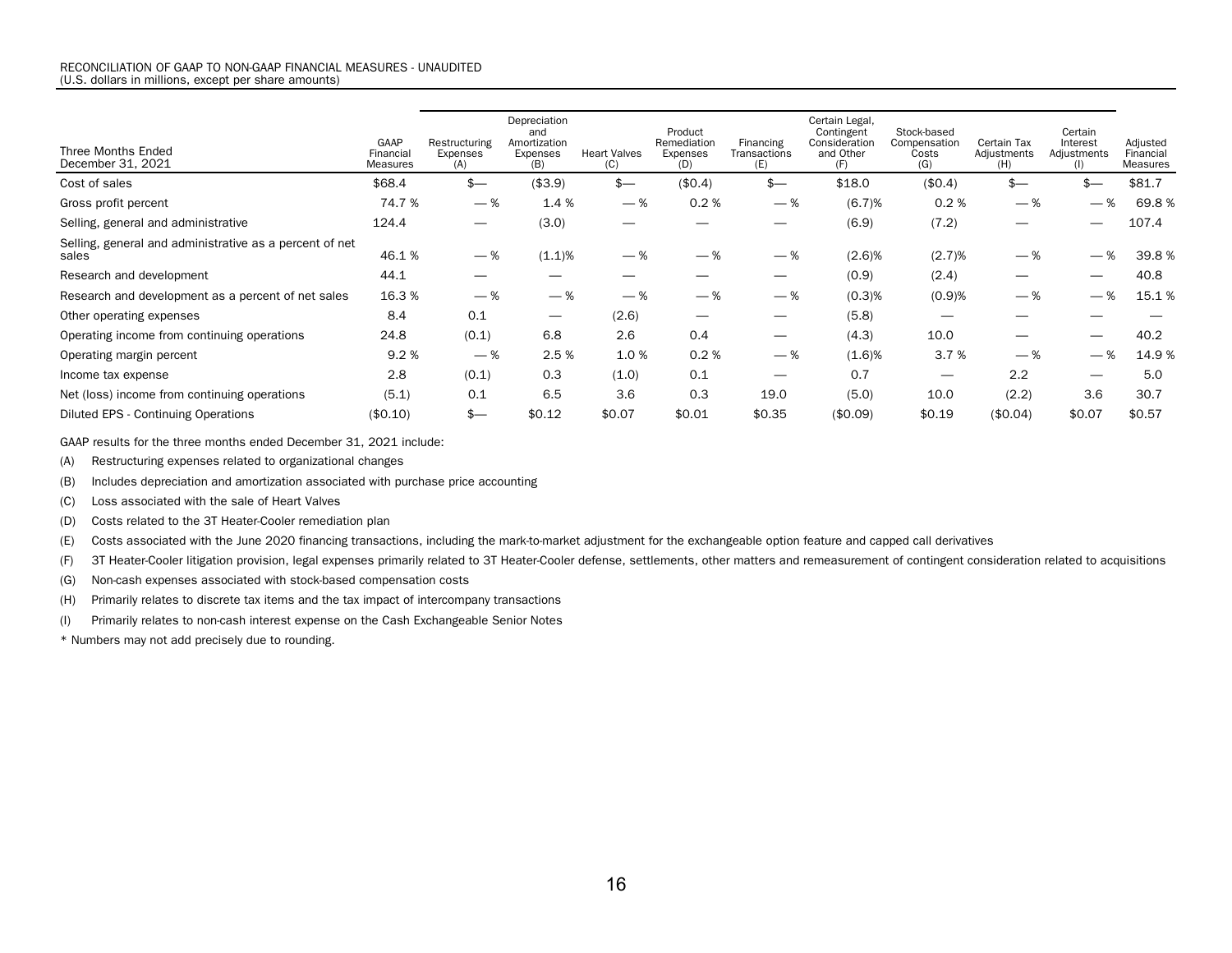|                                                                  |                               | Specified Items                              |                                  |                                                        |                   |                                           |                                  |                                                                   |                                             |                                   |                                           |                                   |
|------------------------------------------------------------------|-------------------------------|----------------------------------------------|----------------------------------|--------------------------------------------------------|-------------------|-------------------------------------------|----------------------------------|-------------------------------------------------------------------|---------------------------------------------|-----------------------------------|-------------------------------------------|-----------------------------------|
| Three Months Ended<br>December 31, 2020                          | GAAP<br>Financial<br>Measures | Merger and<br>Integration<br>Expenses<br>(A) | Restructuring<br>Expenses<br>(B) | Depreciation<br>and<br>Amortization<br>Expenses<br>(C) | Impairment<br>(D) | Product<br>Remediation<br>Expenses<br>(E) | Financing<br>Transactions<br>(F) | Certain Legal,<br>Contingent<br>Consideration and<br>Other<br>(G) | Stock-based<br>Compensation<br>Costs<br>(H) | Certain Tax<br>Adjustments<br>(1) | Certain<br>Interest<br>Adjustments<br>(I) | Adjusted<br>Financial<br>Measures |
| Cost of sales                                                    | \$102.7                       | $$-$                                         | $$ -$                            | ( \$4.8)                                               | $$-$              | (\$1.0)                                   | $$-$                             | (\$6.7)                                                           | (\$0.5)                                     | $$ -$                             | $s-$                                      | \$89.6                            |
| Gross profit percent                                             | 61.9%                         | $-$ %                                        | $-$ %                            | 1.8%                                                   | $-$ %             | 0.4%                                      | $-$ %                            | 2.5 %                                                             | 0.2%                                        | $-$ %                             | $-$ %                                     | 66.8%                             |
| Selling, general and administrative                              | 114.9                         |                                              | $\overline{\phantom{0}}$         | (4.5)                                                  |                   |                                           | (0.2)                            | (10.0)                                                            | (6.5)                                       | —                                 |                                           | 93.7                              |
| Selling, general and administrative as<br>a percent of net sales | 42.6%                         | $-$ %                                        | $-$ %                            | (1.7)%                                                 | $-$ %             | $-$ %                                     | (0.1)%                           | (3.7)%                                                            | (2.4)%                                      | $-$ %                             | $-$ %                                     | 34.7%                             |
| Research and development                                         | 44.5                          |                                              |                                  |                                                        |                   |                                           |                                  | (4.3)                                                             | (1.2)                                       |                                   |                                           | 39.0                              |
| Research and development as a<br>percent of net sales            | 16.5 %                        | $-$ %                                        | $-$ %                            | $-$ %                                                  | $-$ %             | $-$ %                                     | — %                              | (1.6)%                                                            | $(0.5)$ %                                   | $-$ %                             | $-$ %                                     | 14.5 %                            |
| Other operating expenses                                         | 256.6                         | (0.7)                                        | (5.5)                            |                                                        | (208.2)           |                                           |                                  | (42.1)                                                            |                                             |                                   |                                           |                                   |
| Operating (loss) income from<br>continuing operations            | (249.0)                       | 0.7                                          | 5.5                              | 9.4                                                    | 208.2             | 1.0                                       | 0.2                              | 63.1                                                              | 8.2                                         |                                   |                                           | 47.3                              |
| Operating margin percent                                         | $(92.4)$ %                    | 0.3%                                         | 2.1%                             | 3.5 %                                                  | 77.2 %            | 0.4%                                      | 0.1%                             | 23.4 %                                                            | 3.1%                                        | $-$ %                             | $-$ %                                     | 17.5 %                            |
| Income tax (benefit) expense                                     | (18.4)                        | (0.3)                                        | 0.4                              | (1.3)                                                  | 23.1              | 0.3                                       |                                  | (0.1)                                                             | (0.4)                                       | (4.0)                             | 0.3                                       | (0.4)                             |
| Net (loss) income from continuing<br>operations                  | (280.6)                       | 1.0                                          | 5.2                              | 10.7                                                   | 185.1             | 0.7                                       | 32.2                             | 62.6                                                              | 8.7                                         | 4.0                               | 4.5                                       | 34.0                              |
| Diluted EPS - Continuing Operations                              | (\$5.77)                      | \$0.02                                       | \$0.11                           | \$0.22                                                 | \$3.78            | \$0.01                                    | \$0.66                           | \$1.28                                                            | \$0.18                                      | \$0.08                            | \$0.09                                    | \$0.70                            |

GAAP results for the three months ended December 31, 2020 include:

(A) Merger and integration expenses related to our legacy companies and recent acquisitions

(B) Restructuring expenses related to organizational changes

(C) Includes depreciation and amortization associated with purchase price accounting

(D) Impairments primarily associated with the classification of Heart Valves as held for sale

(E) Costs related to the 3T Heater-Cooler remediation plan

(F) Costs associated with our June 2020 financing transactions, including the mark-to-market adjustment for the exchangeable option feature and capped call derivatives

(G) 3T Heater-Cooler litigation provision, legal expenses primarily related to 3T Heater-Cooler defense, settlements and other matters, remeasurement of contingent consideration related to acquisitions and provision for decommissioning at our Saluggia site

(H) Non-cash expenses associated with stock-based compensation costs

(I) Primarily relates to discrete tax items and the tax impact of intercompany transactions

(J) Primarily relates to non-cash interest expense on our Senior Secured Term Loan and Cash Exchangeable Senior Notes and intellectual property migration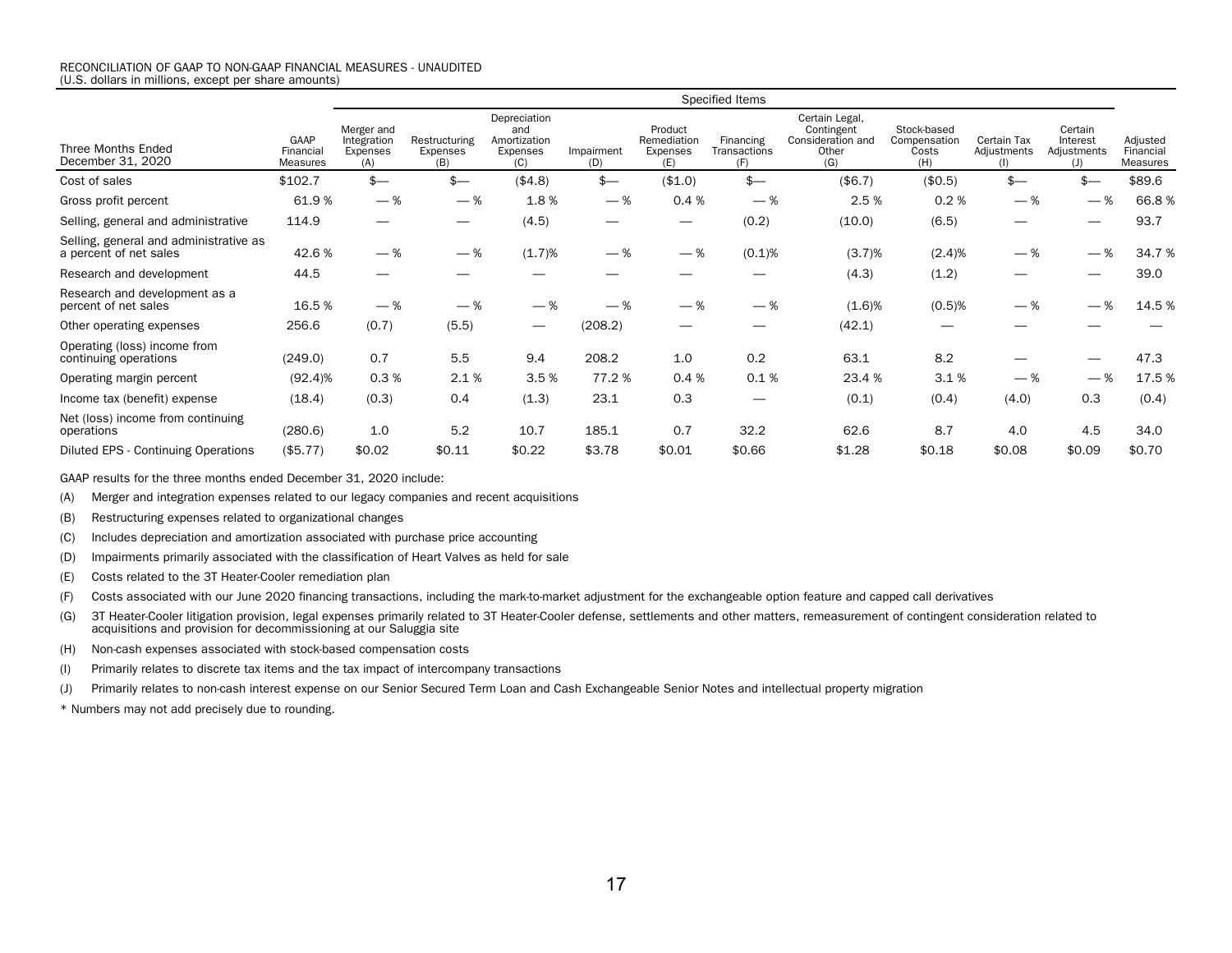|                                                                  |                               | Specified Items                              |                                  |                                                        |                            |                                           |                                  |                                                                   |                                             |                                   |                                           |                                          |
|------------------------------------------------------------------|-------------------------------|----------------------------------------------|----------------------------------|--------------------------------------------------------|----------------------------|-------------------------------------------|----------------------------------|-------------------------------------------------------------------|---------------------------------------------|-----------------------------------|-------------------------------------------|------------------------------------------|
| <b>Twelve Months Ended</b><br>December 31, 2021                  | GAAP<br>Financial<br>Measures | Merger and<br>Integration<br>Expenses<br>(A) | Restructuring<br>Expenses<br>(B) | Depreciation<br>and<br>Amortization<br>Expenses<br>(C) | <b>Heart Valves</b><br>(D) | Product<br>Remediation<br>Expenses<br>(E) | Financing<br>Transactions<br>(F) | Certain Legal,<br>Contingent<br>Consideration<br>and Other<br>(G) | Stock-based<br>Compensation<br>Costs<br>(H) | Certain Tax<br>Adjustments<br>(1) | Certain<br>Interest<br>Adjustments<br>(J) | Adjusted<br>Financial<br><b>Measures</b> |
| Cost of sales                                                    | \$329.4                       | $$-$                                         | $s-$                             | (\$15.7)                                               | $s-$                       | (\$0.8)                                   | $$-$                             | \$7.7                                                             | (\$2.5)                                     | $$-$                              | $s-$                                      | \$318.0                                  |
| Gross profit percent                                             | 68.2%                         | $-$ %                                        | $-$ %                            | 1.5%                                                   | $-$ %                      | 0.1%                                      | $-$ %                            | (0.7)%                                                            | 0.2%                                        | $-$ %                             | $-$ %                                     | 69.3%                                    |
| Selling, general and administrative                              | 471.9                         | —                                            |                                  | (12.2)                                                 |                            |                                           | $\overline{\phantom{0}}$         | (32.4)                                                            | (29.4)                                      |                                   |                                           | 397.8                                    |
| Selling, general and administrative as a<br>percent of net sales | 45.6 %                        | $-$ %                                        | $-$ %                            | (1.2)%                                                 | $-$ %                      | $-$ %                                     | $-$ %                            | $(3.1)\%$                                                         | (2.8)%                                      | $-$ %                             | %<br>$\overline{\phantom{a}}$             | 38.4%                                    |
| Research and development                                         | 183.4                         |                                              |                                  | 0.2                                                    |                            |                                           | —                                | (11.2)                                                            | (8.7)                                       |                                   |                                           | 163.7                                    |
| Research and development as a percent<br>of net sales            | 17.7 %                        | $-$ %                                        | $-$ %                            | $-$ %                                                  | $-$ %                      | $-$ %                                     | — %                              | (1.1)%                                                            | $(0.8)$ %                                   | $-$ %                             | $-$ %                                     | 15.8%                                    |
| Other operating expenses                                         | 51.5                          | (0.7)                                        | (9.7)                            | $\qquad \qquad \longleftarrow$                         | (1.9)                      |                                           | —                                | (38.1)                                                            |                                             |                                   |                                           | 1.0                                      |
| Operating (loss) income from continuing<br>operations            | (0.8)                         | 0.7                                          | 9.7                              | 27.8                                                   | 1.9                        | 0.8                                       |                                  | 74.0                                                              | 40.6                                        |                                   |                                           | 154.8                                    |
| Operating margin percent                                         | (0.1)%                        | 0.1%                                         | 0.9%                             | 2.7 %                                                  | 0.2%                       | 0.1%                                      | $-$ %                            | 7.2%                                                              | 3.9%                                        | $-$ %                             | $-$ %                                     | 15.0%                                    |
| Income tax expense                                               | 11.2                          |                                              | 0.2                              | 1.9                                                    | 2.1                        | 0.3                                       |                                  | 1.7                                                               | 0.7                                         | (3.5)                             |                                           | 14.6                                     |
| Net (loss) income from continuing<br>operations                  | (135.8)                       | 0.7                                          | 9.5                              | 25.8                                                   | (0.1)                      | 0.6                                       | 81.7                             | 64.2                                                              | 39.9                                        | 3.5                               | 16.8                                      | 106.7                                    |
| Diluted EPS - Continuing Operations                              | (\$2.68)                      | \$0.01                                       | \$0.18                           | \$0.50                                                 | $s-$                       | \$0.01                                    | \$1.59                           | \$1.25                                                            | \$0.77                                      | \$0.07                            | \$0.33                                    | \$2.07                                   |

GAAP results for the twelve months ended December 31, 2021 include:

(A) Merger and integration expenses related to our legacy companies and recent acquisitions

(B) Restructuring expenses related to organizational changes

(C) Includes depreciation and amortization associated with purchase price accounting

(D) Loss associated with the sale of Heart Valves

(E) Costs related to the 3T Heater-Cooler remediation plan

(F) Costs associated with the June 2020 financing transactions, including loss on debt extinguishment, the mark-to-market adjustment for the exchangeable option feature and capped call derivatives

(G) 3T Heater-Cooler litigation provision, legal expenses primarily related to 3T Heater-Cooler defense, settlements, other matters, remeasurement of contingent consideration related to acquisitions, gain from remeasurement of an investment and dividend income

(H) Non-cash expenses associated with stock-based compensation costs

(I) Primarily relates to discrete tax items and the tax impact of intercompany transactions

(J) Primarily relates to non-cash interest expense on the Senior Secured Term Loan and Cash Exchangeable Senior Notes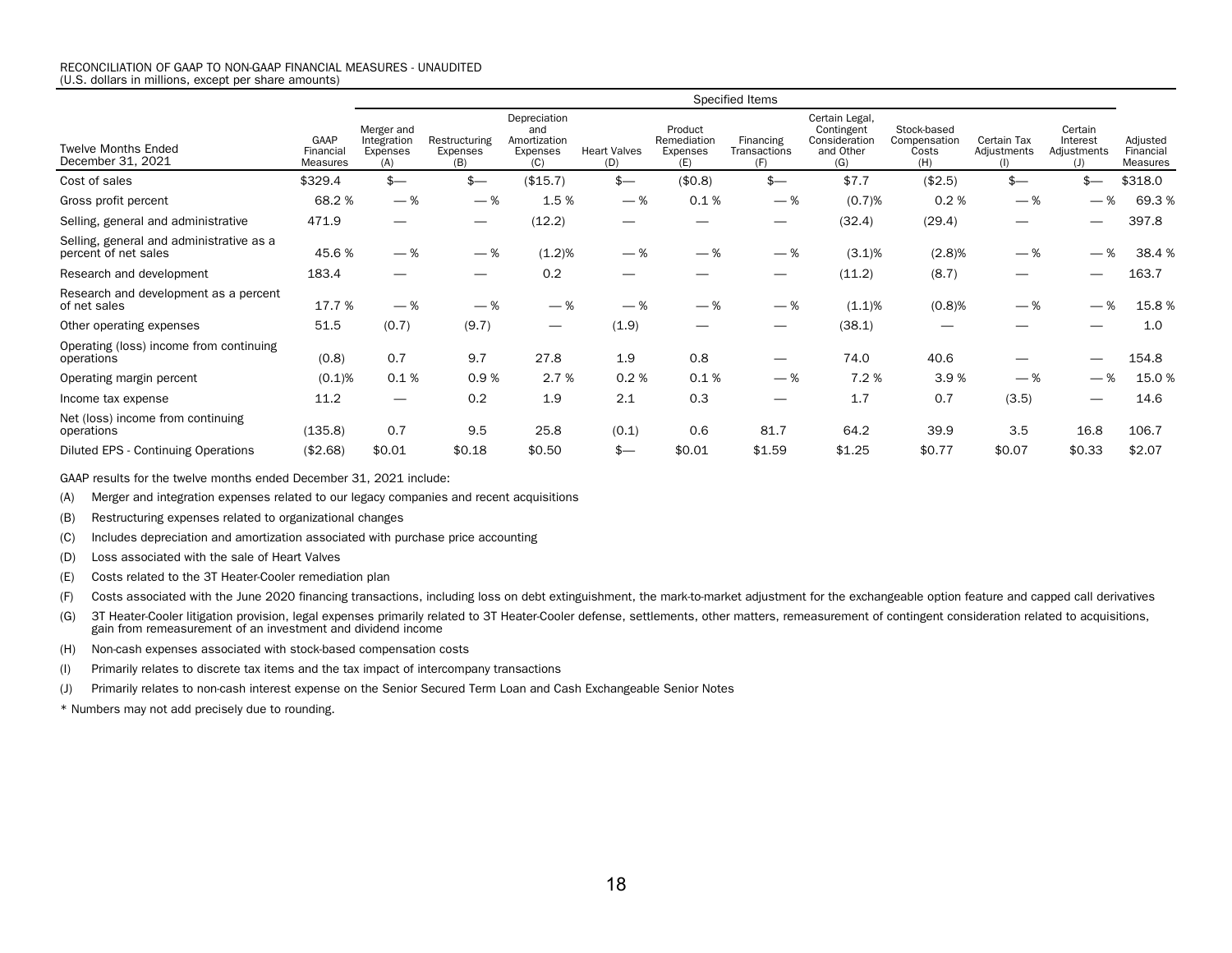|                                                                  | Specified Items                      |                                              |                                  |                                                        |                   |                                           |                                  |                                                                   |                                             |                            |                                                         |                                   |
|------------------------------------------------------------------|--------------------------------------|----------------------------------------------|----------------------------------|--------------------------------------------------------|-------------------|-------------------------------------------|----------------------------------|-------------------------------------------------------------------|---------------------------------------------|----------------------------|---------------------------------------------------------|-----------------------------------|
| <b>Twelve Months Ended</b><br>December 31, 2020                  | GAAP<br>Financial<br><b>Measures</b> | Merger and<br>Integration<br>Expenses<br>(A) | Restructuring<br>Expenses<br>(B) | Depreciation<br>and<br>Amortization<br>Expenses<br>(C) | Impairment<br>(D) | Product<br>Remediation<br>Expenses<br>(E) | Financing<br>Transactions<br>(F) | Certain Legal,<br>Contingent<br>Consideration<br>and Other<br>(G) | Stock-based<br>Compensation<br>Costs<br>(H) | Certain Tax<br>Adjustments | Certain<br>Interest<br>Adjustments<br>$\left( 1\right)$ | Adjusted<br>Financial<br>Measures |
| Cost of sales                                                    | \$339.5                              | $$-$                                         | $$-$                             | (\$20.9)                                               | $$-$              | (\$7.9)                                   | $\frac{2}{2}$                    | \$12.2                                                            | (\$1.9)                                     | $$-$                       |                                                         | \$321.0                           |
| Gross profit percent                                             | 63.7%                                | $-$ %                                        | $-$ %                            | 2.2 %                                                  | $-$ %             | 0.8%                                      | $-$ %                            | (1.3)%                                                            | 0.2%                                        | — %                        | — %                                                     | 65.6%                             |
| Selling, general and administrative                              | 446.6                                |                                              |                                  | (20.2)                                                 |                   |                                           | (2.6)                            | (25.3)                                                            | (29.7)                                      |                            |                                                         | 368.8                             |
| Selling, general and administrative as<br>a percent of net sales | 47.8%                                | $-$ %                                        | $-$ %                            | (2.2)%                                                 | $-$ %             | $-$ %                                     | (0.3)%                           | (2.7)%                                                            | (3.2)%                                      | — %                        | $-$ %                                                   | 39.5 %                            |
| Research and development                                         | 152.9                                |                                              |                                  | (0.1)                                                  |                   |                                           |                                  | 1.6                                                               | (3.5)                                       |                            |                                                         | 150.9                             |
| Research and development as a<br>percent of net sales            | 16.4 %                               | $-$ %                                        | $-$ %                            | $-$ %                                                  | $-$ %             | $-$ %                                     | $-$ %                            | 0.2%                                                              | (0.4)%                                      | $-$ %                      | $-$ %                                                   | 16.2%                             |
| Other operating expenses                                         | 269.2                                | (7.3)                                        | (7.6)                            | $\qquad \qquad -$                                      | (208.2)           |                                           | $\hspace{0.05cm}$                | (46.1)                                                            |                                             |                            |                                                         |                                   |
| Operating (loss) income from<br>continuing operations            | (273.9)                              | 7.3                                          | 7.6                              | 41.2                                                   | 208.2             | 7.9                                       | 2.6                              | 57.5                                                              | 35.1                                        |                            |                                                         | 93.5                              |
| Operating margin percent                                         | $(29.3)\%$                           | 0.8%                                         | 0.8%                             | 4.4 %                                                  | 22.3 %            | 0.8%                                      | 0.3%                             | 6.2%                                                              | 3.8%                                        | — %                        | $-$ %                                                   | 10.0%                             |
| Income tax (benefit) expense                                     | (1.0)                                | $\hspace{0.05cm}$                            | 0.4                              | 3.2                                                    | 23.1              | 1.4                                       | $\overline{\phantom{m}}$         | 2.2                                                               | 0.6                                         | (29.1)                     |                                                         | 0.9                               |
| Net (loss) income from continuing<br>operations                  | (347.3)                              | 7.3                                          | 7.2                              | 38.0                                                   | 185.1             | 6.4                                       | 30.0                             | 54.8                                                              | 34.5                                        | 29.1                       | 14.0                                                    | 59.0                              |
| Diluted EPS - Continuing Operations                              | (\$7.15)                             | \$0.15                                       | \$0.15                           | \$0.78                                                 | \$3.79            | \$0.13                                    | \$0.61                           | \$1.12                                                            | \$0.71                                      | \$0.60                     | \$0.29                                                  | \$1.21                            |

GAAP results for the twelve months ended December 31, 2020 include:

(A) Merger and integration expenses related to our legacy companies and recent acquisitions

(B) Restructuring expenses related to organizational changes

(C) Includes depreciation and amortization associated with purchase price accounting

(D) Impairments primarily associated with the classification of Heart Valves as held for sale

(E) Costs related to the 3T Heater-Cooler remediation plan

(F) Costs associated with our June 2020 financing transactions, including the mark-to-market adjustment for the exchangeable option feature and capped call derivatives

(G) 3T Heater-Cooler litigation provision, legal expenses primarily related to 3T Heater-Cooler defense, settlements and other matters, remeasurement of contingent consideration related to acquisitions and provision for decommissioning at our Saluggia site

(H) Non-cash expenses associated with stock-based compensation costs

(I) Primarily relates to discrete tax items and the tax impact of intercompany transactions

(J) Primarily relates to non-cash interest expense on our Senior Secured Term Loan and Cash Exchangeable Senior Notes, interest related to the 3T Heater-Cooler matter, intellectual property migration and interest reversed upon the settlement of a tax litigation matter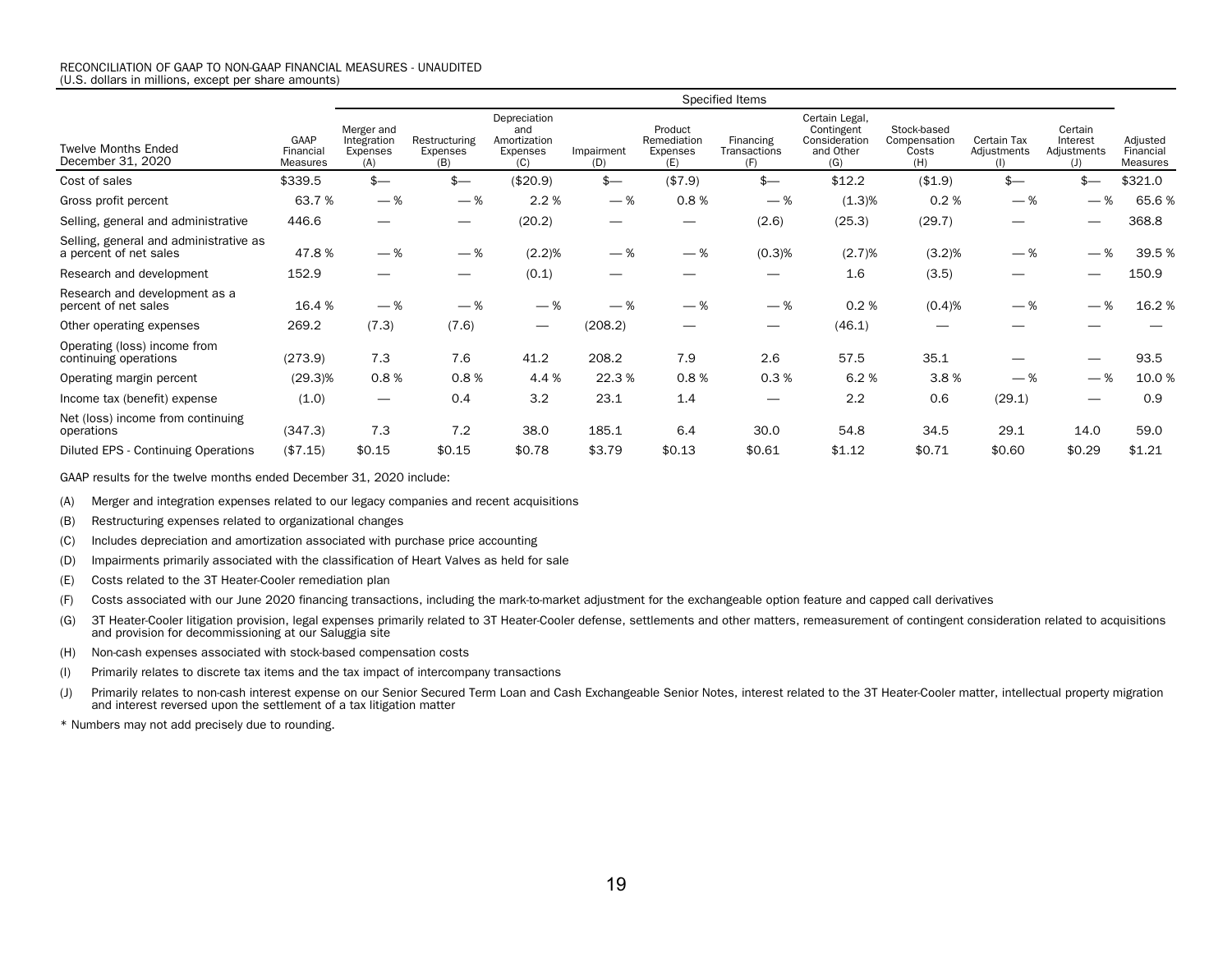### LIVANOVA PLC AND SUBSIDIARIES

## CONDENSED CONSOLIDATED BALANCE SHEETS - UNAUDITED

(U.S. dollars in millions)

|                                                      | December 31, 2021 | December 31, 2020 <sup>(1)</sup> |  |
|------------------------------------------------------|-------------------|----------------------------------|--|
| <b>ASSETS</b>                                        |                   |                                  |  |
| <b>Current Assets:</b>                               |                   |                                  |  |
| Cash and cash equivalents                            | \$208.0           | \$252.8                          |  |
| Accounts receivable, net of allowance                | 185.4             | 184.4                            |  |
| Inventories                                          | 105.8             | 115.3                            |  |
| Prepaid and refundable taxes                         | 37.6              | 60.2                             |  |
| Assets held for sale                                 |                   | 70.5                             |  |
| Current derivative assets                            | 106.6             | 2.1                              |  |
| Prepaid expenses and other current assets            | 35.7              | 22.7                             |  |
| <b>Total Current Assets</b>                          | 679.2             | 708.0                            |  |
| Property, plant and equipment, net                   | 150.1             | 163.8                            |  |
| Goodwill                                             | 899.5             | 922.3                            |  |
| Intangible assets, net                               | 399.7             | 437.6                            |  |
| Operating lease assets                               | 40.6              | 50.5                             |  |
| Investments                                          | 16.6              | 31.1                             |  |
| Deferred tax assets                                  | 2.2               | 3.0                              |  |
| Long-term derivative assets                          |                   | 72.3                             |  |
| Other assets                                         | 13.1              | 11.2                             |  |
| <b>Total Assets</b>                                  | \$2,201.0         | \$2,400.0                        |  |
| LIABILITIES AND STOCKHOLDERS' EQUITY                 |                   |                                  |  |
| <b>Current Liabilities:</b>                          |                   |                                  |  |
| Current debt obligations                             | \$229.7           | \$13.3                           |  |
| Accounts payable                                     | 68.0              | 73.7                             |  |
| Accrued liabilities and other                        | 88.9              | 88.0                             |  |
| Current derivative liabilities                       | 183.1             | 7.4                              |  |
| Current litigation provision liability               | 32.8              | 28.6                             |  |
| Taxes payable                                        | 15.1              | 16.5                             |  |
| Accrued employee compensation and related benefits   | 79.3              | 51.9                             |  |
| Liabilities held for sale                            |                   | 29.7                             |  |
| <b>Total Current Liabilities</b>                     | 697.0             | 309.1                            |  |
| Long-term debt obligations                           | 9.8               | 642.3                            |  |
| Contingent consideration                             | 86.8              | 89.9                             |  |
| Deferred tax liabilities                             | 7.7               | 7.1                              |  |
| Long-term operating lease liabilities                | 35.9              | 42.2                             |  |
| Long-term employee compensation and related benefits | 19.1              | 20.6                             |  |
| Long-term derivative liabilities                     |                   | 121.9                            |  |
| Other long-term liabilities                          | 49.9              | 57.6                             |  |
| <b>Total Liabilities</b>                             | 906.3             | 1,290.7                          |  |
| <b>Total Stockholders' Equity</b>                    | 1,294.6           | 1,109.3                          |  |
| Total Liabilities and Stockholders' Equity           | \$2,201.0         | \$2,400.0                        |  |

\* Numbers may not add precisely due to rounding.

(1) The condensed consolidated balance sheet as of December 31, 2020 has been revised.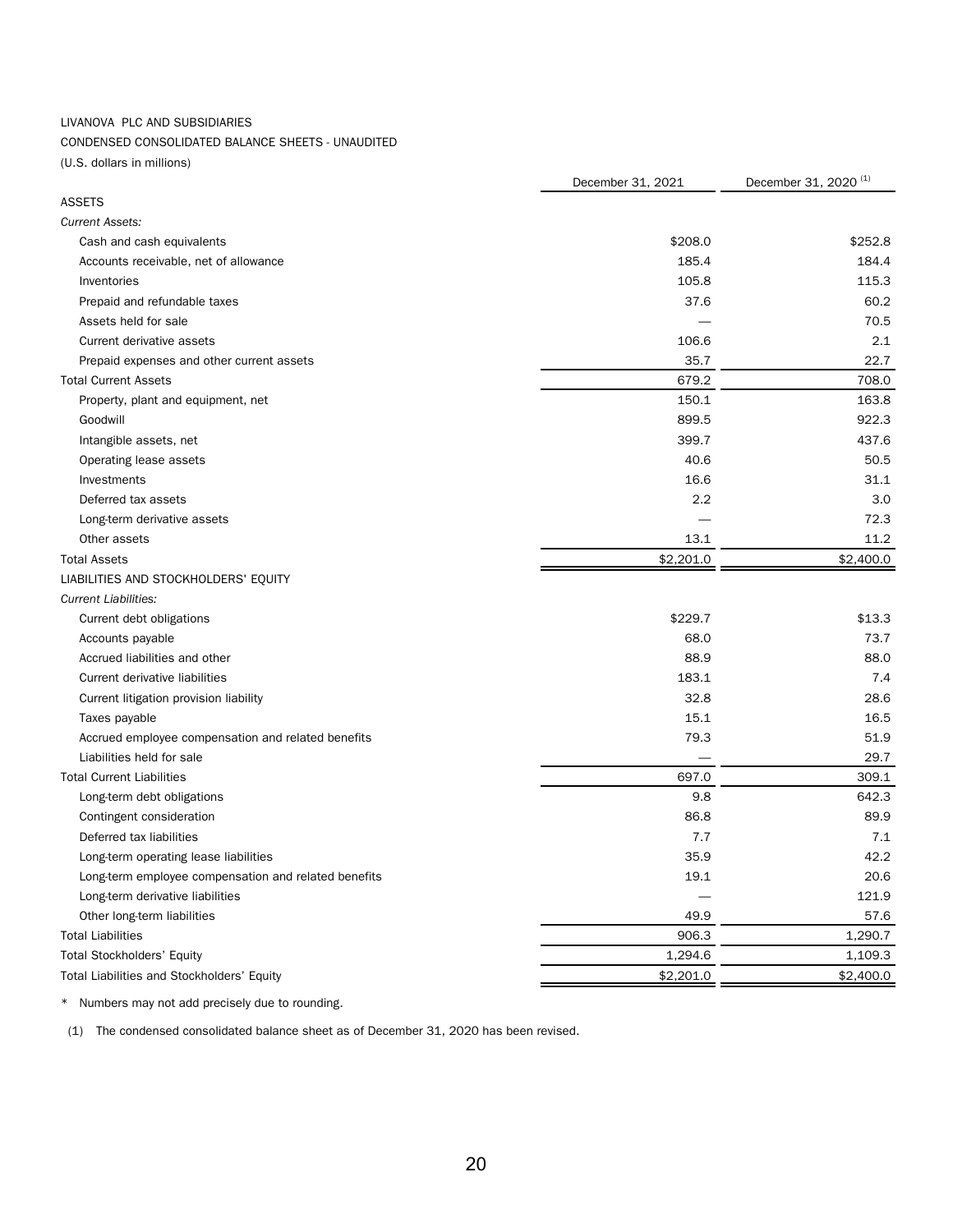## LIVANOVA PLC AND SUBSIDIARIES

## CONDENSED CONSOLIDATED STATEMENTS OF CASH FLOWS - UNAUDITED

| $2020^{(1)}$<br>2021<br>Net loss<br>(\$135.8)<br>(\$348.8)<br>Non-cash items included in net loss:<br>60.2<br>Loss on debt extinguishment<br>1.4<br>40.6<br>35.1<br>Stock-based compensation<br>26.5<br>38.3<br>Amortization<br>24.5<br>29.0<br>Depreciation<br>17.6<br>22.1<br>Remeasurement of derivative instruments<br>16.9<br>14.0<br>Amortization of operating lease assets<br>16.7<br>9.7<br>Amortization of debt issuance costs<br>2.9<br>37.1<br>Deferred tax expense<br>0.6<br>Remeasurement of contingent consideration to fair value<br>(20.5)<br>6.8<br>Impairment of long-lived assets<br>1.9<br>180.2<br>Impairment of disposal group and loss on sale<br>Impairment of goodwill<br>21.3<br>0.7<br>Other<br>2.0<br>Changes in operating assets and liabilities:<br>58.8<br>Accounts receivable, net<br>(15.7)<br>4.5<br>5.4<br>Inventories<br>24.1<br>(39.6)<br>Other current and non-current assets<br>13.0<br>Accounts payable and accrued current and non-current liabilities<br>(0.9)<br>0.1<br>3.6<br>Taxes payable<br>3.3<br>(134.3)<br>Litigation provision liability<br>102.5<br>(79.4)<br>Net cash provided by (used in) operating activities<br>42.9<br>Proceeds from sale of Heart Valves, net of cash disposed<br>(25.5)<br>(35.0)<br>Purchases of property, plant and equipment<br>Proceeds from sale of Respicardia investment and loan<br>23.1<br>Purchase of investments<br>(3.7)<br>(3.2)<br>Acquisitions, net of cash acquired<br>(1.7)<br>(1.7)<br>Other<br>1.7<br>(1.9)<br>36.9<br>Net cash provided by (used in) investing activities<br>(41.8)<br>Repayment of long-term debt obligations<br>(452.3)<br>(482.1)<br>322.6<br>Proceeds from issuance of ordinary shares, net<br>Payment of make-whole premium on long-term debt obligations<br>(35.6)<br>(12.9)<br>Shares repurchased from employees for minimum tax withholding<br>(5.6)<br>(5.2)<br>Payment of contingent consideration<br>(12.0)<br>(2.5)<br>(23.7)<br>Debt issuance costs<br>886.9<br>Proceeds from long-term debt obligations<br>47.1<br>Proceeds from short term borrowings (maturities greater than 90 days)<br>Repayments of short term borrowings (maturities greater than 90 days)<br>(44.8)<br>Purchase of capped call<br>(43.1)<br>Closing adjustment payment for sale of CRM business<br>(14.9)<br>Other<br>4.5<br>3.0<br>310.8<br>Net cash (used in) provided by financing activities<br>(181.5)<br>$2.2\phantom{0}$<br>Effect of exchange rate changes on cash and cash equivalents<br>(2.8)<br>Net (decrease) increase in cash and cash equivalents<br>(44.8)<br>191.7<br>252.8<br>Cash and cash equivalents at beginning of period<br>61.1<br>\$208.0<br>\$252.8 | (U.S. dollars in millions)                 | Twelve Months Ended December 31, |  |
|--------------------------------------------------------------------------------------------------------------------------------------------------------------------------------------------------------------------------------------------------------------------------------------------------------------------------------------------------------------------------------------------------------------------------------------------------------------------------------------------------------------------------------------------------------------------------------------------------------------------------------------------------------------------------------------------------------------------------------------------------------------------------------------------------------------------------------------------------------------------------------------------------------------------------------------------------------------------------------------------------------------------------------------------------------------------------------------------------------------------------------------------------------------------------------------------------------------------------------------------------------------------------------------------------------------------------------------------------------------------------------------------------------------------------------------------------------------------------------------------------------------------------------------------------------------------------------------------------------------------------------------------------------------------------------------------------------------------------------------------------------------------------------------------------------------------------------------------------------------------------------------------------------------------------------------------------------------------------------------------------------------------------------------------------------------------------------------------------------------------------------------------------------------------------------------------------------------------------------------------------------------------------------------------------------------------------------------------------------------------------------------------------------------------------------------------------------------------------------------------------------------------------------------------------------------------------------------------------------------------------------------------------------------------------------------|--------------------------------------------|----------------------------------|--|
|                                                                                                                                                                                                                                                                                                                                                                                                                                                                                                                                                                                                                                                                                                                                                                                                                                                                                                                                                                                                                                                                                                                                                                                                                                                                                                                                                                                                                                                                                                                                                                                                                                                                                                                                                                                                                                                                                                                                                                                                                                                                                                                                                                                                                                                                                                                                                                                                                                                                                                                                                                                                                                                                                      |                                            |                                  |  |
|                                                                                                                                                                                                                                                                                                                                                                                                                                                                                                                                                                                                                                                                                                                                                                                                                                                                                                                                                                                                                                                                                                                                                                                                                                                                                                                                                                                                                                                                                                                                                                                                                                                                                                                                                                                                                                                                                                                                                                                                                                                                                                                                                                                                                                                                                                                                                                                                                                                                                                                                                                                                                                                                                      | <b>Operating Activities:</b>               |                                  |  |
|                                                                                                                                                                                                                                                                                                                                                                                                                                                                                                                                                                                                                                                                                                                                                                                                                                                                                                                                                                                                                                                                                                                                                                                                                                                                                                                                                                                                                                                                                                                                                                                                                                                                                                                                                                                                                                                                                                                                                                                                                                                                                                                                                                                                                                                                                                                                                                                                                                                                                                                                                                                                                                                                                      |                                            |                                  |  |
|                                                                                                                                                                                                                                                                                                                                                                                                                                                                                                                                                                                                                                                                                                                                                                                                                                                                                                                                                                                                                                                                                                                                                                                                                                                                                                                                                                                                                                                                                                                                                                                                                                                                                                                                                                                                                                                                                                                                                                                                                                                                                                                                                                                                                                                                                                                                                                                                                                                                                                                                                                                                                                                                                      |                                            |                                  |  |
|                                                                                                                                                                                                                                                                                                                                                                                                                                                                                                                                                                                                                                                                                                                                                                                                                                                                                                                                                                                                                                                                                                                                                                                                                                                                                                                                                                                                                                                                                                                                                                                                                                                                                                                                                                                                                                                                                                                                                                                                                                                                                                                                                                                                                                                                                                                                                                                                                                                                                                                                                                                                                                                                                      |                                            |                                  |  |
|                                                                                                                                                                                                                                                                                                                                                                                                                                                                                                                                                                                                                                                                                                                                                                                                                                                                                                                                                                                                                                                                                                                                                                                                                                                                                                                                                                                                                                                                                                                                                                                                                                                                                                                                                                                                                                                                                                                                                                                                                                                                                                                                                                                                                                                                                                                                                                                                                                                                                                                                                                                                                                                                                      |                                            |                                  |  |
|                                                                                                                                                                                                                                                                                                                                                                                                                                                                                                                                                                                                                                                                                                                                                                                                                                                                                                                                                                                                                                                                                                                                                                                                                                                                                                                                                                                                                                                                                                                                                                                                                                                                                                                                                                                                                                                                                                                                                                                                                                                                                                                                                                                                                                                                                                                                                                                                                                                                                                                                                                                                                                                                                      |                                            |                                  |  |
|                                                                                                                                                                                                                                                                                                                                                                                                                                                                                                                                                                                                                                                                                                                                                                                                                                                                                                                                                                                                                                                                                                                                                                                                                                                                                                                                                                                                                                                                                                                                                                                                                                                                                                                                                                                                                                                                                                                                                                                                                                                                                                                                                                                                                                                                                                                                                                                                                                                                                                                                                                                                                                                                                      |                                            |                                  |  |
|                                                                                                                                                                                                                                                                                                                                                                                                                                                                                                                                                                                                                                                                                                                                                                                                                                                                                                                                                                                                                                                                                                                                                                                                                                                                                                                                                                                                                                                                                                                                                                                                                                                                                                                                                                                                                                                                                                                                                                                                                                                                                                                                                                                                                                                                                                                                                                                                                                                                                                                                                                                                                                                                                      |                                            |                                  |  |
|                                                                                                                                                                                                                                                                                                                                                                                                                                                                                                                                                                                                                                                                                                                                                                                                                                                                                                                                                                                                                                                                                                                                                                                                                                                                                                                                                                                                                                                                                                                                                                                                                                                                                                                                                                                                                                                                                                                                                                                                                                                                                                                                                                                                                                                                                                                                                                                                                                                                                                                                                                                                                                                                                      |                                            |                                  |  |
|                                                                                                                                                                                                                                                                                                                                                                                                                                                                                                                                                                                                                                                                                                                                                                                                                                                                                                                                                                                                                                                                                                                                                                                                                                                                                                                                                                                                                                                                                                                                                                                                                                                                                                                                                                                                                                                                                                                                                                                                                                                                                                                                                                                                                                                                                                                                                                                                                                                                                                                                                                                                                                                                                      |                                            |                                  |  |
|                                                                                                                                                                                                                                                                                                                                                                                                                                                                                                                                                                                                                                                                                                                                                                                                                                                                                                                                                                                                                                                                                                                                                                                                                                                                                                                                                                                                                                                                                                                                                                                                                                                                                                                                                                                                                                                                                                                                                                                                                                                                                                                                                                                                                                                                                                                                                                                                                                                                                                                                                                                                                                                                                      |                                            |                                  |  |
|                                                                                                                                                                                                                                                                                                                                                                                                                                                                                                                                                                                                                                                                                                                                                                                                                                                                                                                                                                                                                                                                                                                                                                                                                                                                                                                                                                                                                                                                                                                                                                                                                                                                                                                                                                                                                                                                                                                                                                                                                                                                                                                                                                                                                                                                                                                                                                                                                                                                                                                                                                                                                                                                                      |                                            |                                  |  |
|                                                                                                                                                                                                                                                                                                                                                                                                                                                                                                                                                                                                                                                                                                                                                                                                                                                                                                                                                                                                                                                                                                                                                                                                                                                                                                                                                                                                                                                                                                                                                                                                                                                                                                                                                                                                                                                                                                                                                                                                                                                                                                                                                                                                                                                                                                                                                                                                                                                                                                                                                                                                                                                                                      |                                            |                                  |  |
|                                                                                                                                                                                                                                                                                                                                                                                                                                                                                                                                                                                                                                                                                                                                                                                                                                                                                                                                                                                                                                                                                                                                                                                                                                                                                                                                                                                                                                                                                                                                                                                                                                                                                                                                                                                                                                                                                                                                                                                                                                                                                                                                                                                                                                                                                                                                                                                                                                                                                                                                                                                                                                                                                      |                                            |                                  |  |
|                                                                                                                                                                                                                                                                                                                                                                                                                                                                                                                                                                                                                                                                                                                                                                                                                                                                                                                                                                                                                                                                                                                                                                                                                                                                                                                                                                                                                                                                                                                                                                                                                                                                                                                                                                                                                                                                                                                                                                                                                                                                                                                                                                                                                                                                                                                                                                                                                                                                                                                                                                                                                                                                                      |                                            |                                  |  |
|                                                                                                                                                                                                                                                                                                                                                                                                                                                                                                                                                                                                                                                                                                                                                                                                                                                                                                                                                                                                                                                                                                                                                                                                                                                                                                                                                                                                                                                                                                                                                                                                                                                                                                                                                                                                                                                                                                                                                                                                                                                                                                                                                                                                                                                                                                                                                                                                                                                                                                                                                                                                                                                                                      |                                            |                                  |  |
|                                                                                                                                                                                                                                                                                                                                                                                                                                                                                                                                                                                                                                                                                                                                                                                                                                                                                                                                                                                                                                                                                                                                                                                                                                                                                                                                                                                                                                                                                                                                                                                                                                                                                                                                                                                                                                                                                                                                                                                                                                                                                                                                                                                                                                                                                                                                                                                                                                                                                                                                                                                                                                                                                      |                                            |                                  |  |
|                                                                                                                                                                                                                                                                                                                                                                                                                                                                                                                                                                                                                                                                                                                                                                                                                                                                                                                                                                                                                                                                                                                                                                                                                                                                                                                                                                                                                                                                                                                                                                                                                                                                                                                                                                                                                                                                                                                                                                                                                                                                                                                                                                                                                                                                                                                                                                                                                                                                                                                                                                                                                                                                                      |                                            |                                  |  |
|                                                                                                                                                                                                                                                                                                                                                                                                                                                                                                                                                                                                                                                                                                                                                                                                                                                                                                                                                                                                                                                                                                                                                                                                                                                                                                                                                                                                                                                                                                                                                                                                                                                                                                                                                                                                                                                                                                                                                                                                                                                                                                                                                                                                                                                                                                                                                                                                                                                                                                                                                                                                                                                                                      |                                            |                                  |  |
|                                                                                                                                                                                                                                                                                                                                                                                                                                                                                                                                                                                                                                                                                                                                                                                                                                                                                                                                                                                                                                                                                                                                                                                                                                                                                                                                                                                                                                                                                                                                                                                                                                                                                                                                                                                                                                                                                                                                                                                                                                                                                                                                                                                                                                                                                                                                                                                                                                                                                                                                                                                                                                                                                      |                                            |                                  |  |
|                                                                                                                                                                                                                                                                                                                                                                                                                                                                                                                                                                                                                                                                                                                                                                                                                                                                                                                                                                                                                                                                                                                                                                                                                                                                                                                                                                                                                                                                                                                                                                                                                                                                                                                                                                                                                                                                                                                                                                                                                                                                                                                                                                                                                                                                                                                                                                                                                                                                                                                                                                                                                                                                                      |                                            |                                  |  |
|                                                                                                                                                                                                                                                                                                                                                                                                                                                                                                                                                                                                                                                                                                                                                                                                                                                                                                                                                                                                                                                                                                                                                                                                                                                                                                                                                                                                                                                                                                                                                                                                                                                                                                                                                                                                                                                                                                                                                                                                                                                                                                                                                                                                                                                                                                                                                                                                                                                                                                                                                                                                                                                                                      |                                            |                                  |  |
|                                                                                                                                                                                                                                                                                                                                                                                                                                                                                                                                                                                                                                                                                                                                                                                                                                                                                                                                                                                                                                                                                                                                                                                                                                                                                                                                                                                                                                                                                                                                                                                                                                                                                                                                                                                                                                                                                                                                                                                                                                                                                                                                                                                                                                                                                                                                                                                                                                                                                                                                                                                                                                                                                      |                                            |                                  |  |
|                                                                                                                                                                                                                                                                                                                                                                                                                                                                                                                                                                                                                                                                                                                                                                                                                                                                                                                                                                                                                                                                                                                                                                                                                                                                                                                                                                                                                                                                                                                                                                                                                                                                                                                                                                                                                                                                                                                                                                                                                                                                                                                                                                                                                                                                                                                                                                                                                                                                                                                                                                                                                                                                                      |                                            |                                  |  |
|                                                                                                                                                                                                                                                                                                                                                                                                                                                                                                                                                                                                                                                                                                                                                                                                                                                                                                                                                                                                                                                                                                                                                                                                                                                                                                                                                                                                                                                                                                                                                                                                                                                                                                                                                                                                                                                                                                                                                                                                                                                                                                                                                                                                                                                                                                                                                                                                                                                                                                                                                                                                                                                                                      | Investing Activities:                      |                                  |  |
|                                                                                                                                                                                                                                                                                                                                                                                                                                                                                                                                                                                                                                                                                                                                                                                                                                                                                                                                                                                                                                                                                                                                                                                                                                                                                                                                                                                                                                                                                                                                                                                                                                                                                                                                                                                                                                                                                                                                                                                                                                                                                                                                                                                                                                                                                                                                                                                                                                                                                                                                                                                                                                                                                      |                                            |                                  |  |
|                                                                                                                                                                                                                                                                                                                                                                                                                                                                                                                                                                                                                                                                                                                                                                                                                                                                                                                                                                                                                                                                                                                                                                                                                                                                                                                                                                                                                                                                                                                                                                                                                                                                                                                                                                                                                                                                                                                                                                                                                                                                                                                                                                                                                                                                                                                                                                                                                                                                                                                                                                                                                                                                                      |                                            |                                  |  |
|                                                                                                                                                                                                                                                                                                                                                                                                                                                                                                                                                                                                                                                                                                                                                                                                                                                                                                                                                                                                                                                                                                                                                                                                                                                                                                                                                                                                                                                                                                                                                                                                                                                                                                                                                                                                                                                                                                                                                                                                                                                                                                                                                                                                                                                                                                                                                                                                                                                                                                                                                                                                                                                                                      |                                            |                                  |  |
|                                                                                                                                                                                                                                                                                                                                                                                                                                                                                                                                                                                                                                                                                                                                                                                                                                                                                                                                                                                                                                                                                                                                                                                                                                                                                                                                                                                                                                                                                                                                                                                                                                                                                                                                                                                                                                                                                                                                                                                                                                                                                                                                                                                                                                                                                                                                                                                                                                                                                                                                                                                                                                                                                      |                                            |                                  |  |
|                                                                                                                                                                                                                                                                                                                                                                                                                                                                                                                                                                                                                                                                                                                                                                                                                                                                                                                                                                                                                                                                                                                                                                                                                                                                                                                                                                                                                                                                                                                                                                                                                                                                                                                                                                                                                                                                                                                                                                                                                                                                                                                                                                                                                                                                                                                                                                                                                                                                                                                                                                                                                                                                                      |                                            |                                  |  |
|                                                                                                                                                                                                                                                                                                                                                                                                                                                                                                                                                                                                                                                                                                                                                                                                                                                                                                                                                                                                                                                                                                                                                                                                                                                                                                                                                                                                                                                                                                                                                                                                                                                                                                                                                                                                                                                                                                                                                                                                                                                                                                                                                                                                                                                                                                                                                                                                                                                                                                                                                                                                                                                                                      |                                            |                                  |  |
|                                                                                                                                                                                                                                                                                                                                                                                                                                                                                                                                                                                                                                                                                                                                                                                                                                                                                                                                                                                                                                                                                                                                                                                                                                                                                                                                                                                                                                                                                                                                                                                                                                                                                                                                                                                                                                                                                                                                                                                                                                                                                                                                                                                                                                                                                                                                                                                                                                                                                                                                                                                                                                                                                      |                                            |                                  |  |
|                                                                                                                                                                                                                                                                                                                                                                                                                                                                                                                                                                                                                                                                                                                                                                                                                                                                                                                                                                                                                                                                                                                                                                                                                                                                                                                                                                                                                                                                                                                                                                                                                                                                                                                                                                                                                                                                                                                                                                                                                                                                                                                                                                                                                                                                                                                                                                                                                                                                                                                                                                                                                                                                                      | <b>Financing Activities:</b>               |                                  |  |
|                                                                                                                                                                                                                                                                                                                                                                                                                                                                                                                                                                                                                                                                                                                                                                                                                                                                                                                                                                                                                                                                                                                                                                                                                                                                                                                                                                                                                                                                                                                                                                                                                                                                                                                                                                                                                                                                                                                                                                                                                                                                                                                                                                                                                                                                                                                                                                                                                                                                                                                                                                                                                                                                                      |                                            |                                  |  |
|                                                                                                                                                                                                                                                                                                                                                                                                                                                                                                                                                                                                                                                                                                                                                                                                                                                                                                                                                                                                                                                                                                                                                                                                                                                                                                                                                                                                                                                                                                                                                                                                                                                                                                                                                                                                                                                                                                                                                                                                                                                                                                                                                                                                                                                                                                                                                                                                                                                                                                                                                                                                                                                                                      |                                            |                                  |  |
|                                                                                                                                                                                                                                                                                                                                                                                                                                                                                                                                                                                                                                                                                                                                                                                                                                                                                                                                                                                                                                                                                                                                                                                                                                                                                                                                                                                                                                                                                                                                                                                                                                                                                                                                                                                                                                                                                                                                                                                                                                                                                                                                                                                                                                                                                                                                                                                                                                                                                                                                                                                                                                                                                      |                                            |                                  |  |
|                                                                                                                                                                                                                                                                                                                                                                                                                                                                                                                                                                                                                                                                                                                                                                                                                                                                                                                                                                                                                                                                                                                                                                                                                                                                                                                                                                                                                                                                                                                                                                                                                                                                                                                                                                                                                                                                                                                                                                                                                                                                                                                                                                                                                                                                                                                                                                                                                                                                                                                                                                                                                                                                                      |                                            |                                  |  |
|                                                                                                                                                                                                                                                                                                                                                                                                                                                                                                                                                                                                                                                                                                                                                                                                                                                                                                                                                                                                                                                                                                                                                                                                                                                                                                                                                                                                                                                                                                                                                                                                                                                                                                                                                                                                                                                                                                                                                                                                                                                                                                                                                                                                                                                                                                                                                                                                                                                                                                                                                                                                                                                                                      |                                            |                                  |  |
|                                                                                                                                                                                                                                                                                                                                                                                                                                                                                                                                                                                                                                                                                                                                                                                                                                                                                                                                                                                                                                                                                                                                                                                                                                                                                                                                                                                                                                                                                                                                                                                                                                                                                                                                                                                                                                                                                                                                                                                                                                                                                                                                                                                                                                                                                                                                                                                                                                                                                                                                                                                                                                                                                      |                                            |                                  |  |
|                                                                                                                                                                                                                                                                                                                                                                                                                                                                                                                                                                                                                                                                                                                                                                                                                                                                                                                                                                                                                                                                                                                                                                                                                                                                                                                                                                                                                                                                                                                                                                                                                                                                                                                                                                                                                                                                                                                                                                                                                                                                                                                                                                                                                                                                                                                                                                                                                                                                                                                                                                                                                                                                                      |                                            |                                  |  |
|                                                                                                                                                                                                                                                                                                                                                                                                                                                                                                                                                                                                                                                                                                                                                                                                                                                                                                                                                                                                                                                                                                                                                                                                                                                                                                                                                                                                                                                                                                                                                                                                                                                                                                                                                                                                                                                                                                                                                                                                                                                                                                                                                                                                                                                                                                                                                                                                                                                                                                                                                                                                                                                                                      |                                            |                                  |  |
|                                                                                                                                                                                                                                                                                                                                                                                                                                                                                                                                                                                                                                                                                                                                                                                                                                                                                                                                                                                                                                                                                                                                                                                                                                                                                                                                                                                                                                                                                                                                                                                                                                                                                                                                                                                                                                                                                                                                                                                                                                                                                                                                                                                                                                                                                                                                                                                                                                                                                                                                                                                                                                                                                      |                                            |                                  |  |
|                                                                                                                                                                                                                                                                                                                                                                                                                                                                                                                                                                                                                                                                                                                                                                                                                                                                                                                                                                                                                                                                                                                                                                                                                                                                                                                                                                                                                                                                                                                                                                                                                                                                                                                                                                                                                                                                                                                                                                                                                                                                                                                                                                                                                                                                                                                                                                                                                                                                                                                                                                                                                                                                                      |                                            |                                  |  |
|                                                                                                                                                                                                                                                                                                                                                                                                                                                                                                                                                                                                                                                                                                                                                                                                                                                                                                                                                                                                                                                                                                                                                                                                                                                                                                                                                                                                                                                                                                                                                                                                                                                                                                                                                                                                                                                                                                                                                                                                                                                                                                                                                                                                                                                                                                                                                                                                                                                                                                                                                                                                                                                                                      |                                            |                                  |  |
|                                                                                                                                                                                                                                                                                                                                                                                                                                                                                                                                                                                                                                                                                                                                                                                                                                                                                                                                                                                                                                                                                                                                                                                                                                                                                                                                                                                                                                                                                                                                                                                                                                                                                                                                                                                                                                                                                                                                                                                                                                                                                                                                                                                                                                                                                                                                                                                                                                                                                                                                                                                                                                                                                      |                                            |                                  |  |
|                                                                                                                                                                                                                                                                                                                                                                                                                                                                                                                                                                                                                                                                                                                                                                                                                                                                                                                                                                                                                                                                                                                                                                                                                                                                                                                                                                                                                                                                                                                                                                                                                                                                                                                                                                                                                                                                                                                                                                                                                                                                                                                                                                                                                                                                                                                                                                                                                                                                                                                                                                                                                                                                                      |                                            |                                  |  |
|                                                                                                                                                                                                                                                                                                                                                                                                                                                                                                                                                                                                                                                                                                                                                                                                                                                                                                                                                                                                                                                                                                                                                                                                                                                                                                                                                                                                                                                                                                                                                                                                                                                                                                                                                                                                                                                                                                                                                                                                                                                                                                                                                                                                                                                                                                                                                                                                                                                                                                                                                                                                                                                                                      |                                            |                                  |  |
|                                                                                                                                                                                                                                                                                                                                                                                                                                                                                                                                                                                                                                                                                                                                                                                                                                                                                                                                                                                                                                                                                                                                                                                                                                                                                                                                                                                                                                                                                                                                                                                                                                                                                                                                                                                                                                                                                                                                                                                                                                                                                                                                                                                                                                                                                                                                                                                                                                                                                                                                                                                                                                                                                      |                                            |                                  |  |
|                                                                                                                                                                                                                                                                                                                                                                                                                                                                                                                                                                                                                                                                                                                                                                                                                                                                                                                                                                                                                                                                                                                                                                                                                                                                                                                                                                                                                                                                                                                                                                                                                                                                                                                                                                                                                                                                                                                                                                                                                                                                                                                                                                                                                                                                                                                                                                                                                                                                                                                                                                                                                                                                                      |                                            |                                  |  |
|                                                                                                                                                                                                                                                                                                                                                                                                                                                                                                                                                                                                                                                                                                                                                                                                                                                                                                                                                                                                                                                                                                                                                                                                                                                                                                                                                                                                                                                                                                                                                                                                                                                                                                                                                                                                                                                                                                                                                                                                                                                                                                                                                                                                                                                                                                                                                                                                                                                                                                                                                                                                                                                                                      | Cash and cash equivalents at end of period |                                  |  |

\* Numbers may not add precisely due to rounding.

(1) The condensed consolidated statement of cash flows for the twelve months ended December 31, 2020 has been revised.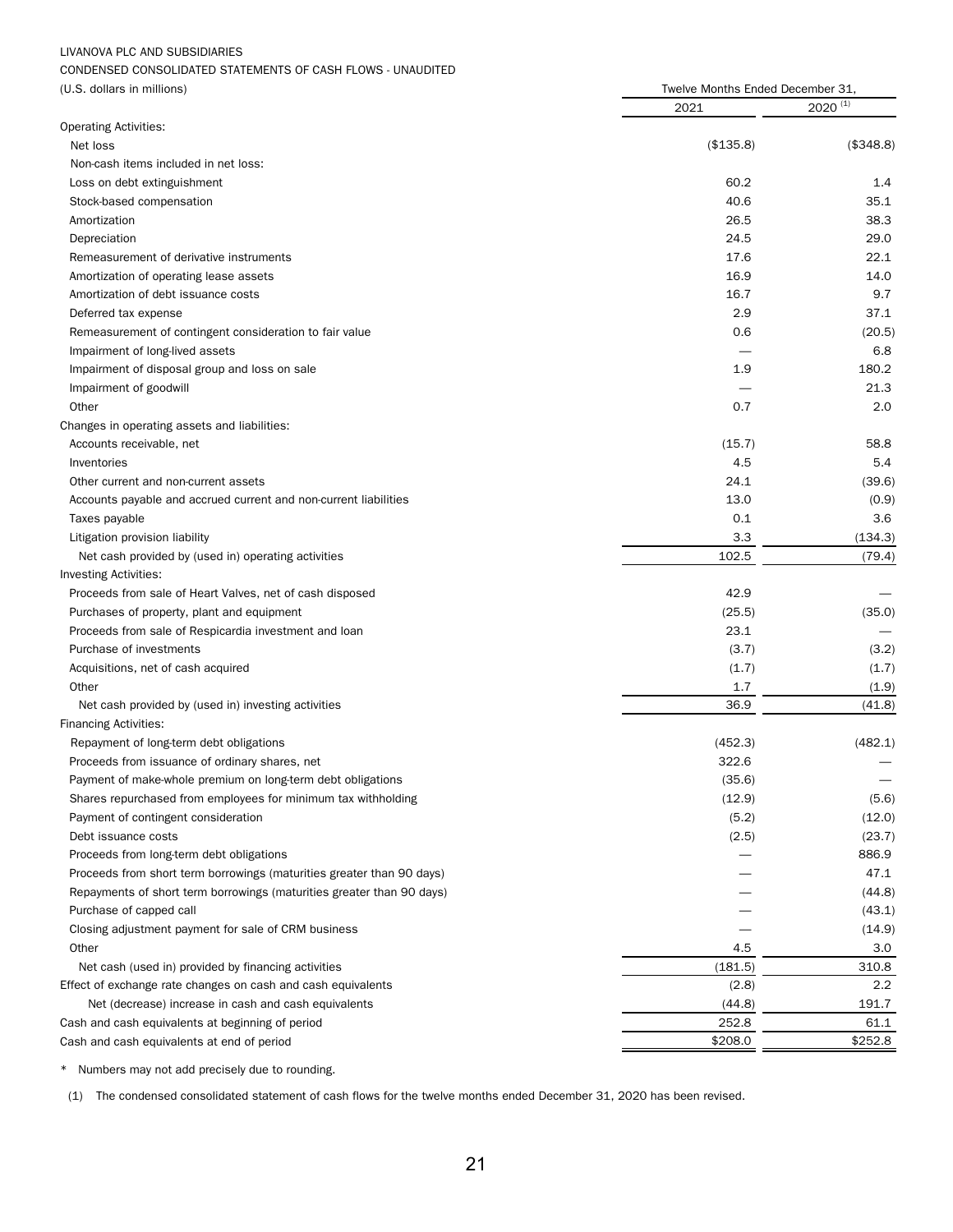#### RECONCILIATION OF GAAP TO NON-GAAP FINANCIAL MEASURES - UNAUDITED (U.S. dollars in millions)

|                                         | Three Months Ended December 31, |         | % Change at Actual                       | % Change at<br>Constant-Currency |
|-----------------------------------------|---------------------------------|---------|------------------------------------------|----------------------------------|
|                                         | 2021                            | 2020    | <b>Currency Rates</b><br>\$269.6<br>0.2% |                                  |
| Total GAAP net sales                    | \$270.1                         |         |                                          | 1.8%                             |
| Less Heart Valves net sales             |                                 | 24.2    | N/A                                      | N/A                              |
| Total net sales, excluding Heart Valves | \$270.1                         | \$245.3 | 10.1%                                    | 11.8 %                           |
|                                         | 2021                            | 2019    |                                          |                                  |
| Total GAAP net sales                    | \$270.1                         | \$287.6 | (6.1)%                                   | (5.6)%                           |
| Less Heart Valves net sales             |                                 | 32.1    | N/A                                      | N/A                              |
| Total net sales, excluding Heart Valves | \$270.1                         | \$255.5 | 5.7 %                                    | 6.2%                             |

(1) Constant-currency growth, a non-GAAP financial measure, measures the change in sales between current and prior-year periods using average exchange rates in effect during the applicable prior-year period.

Numbers may not add precisely due to rounding.

### RECONCILIATION OF GAAP TO NON-GAAP FINANCIAL MEASURES - UNAUDITED (U.S. dollars in millions)

|                                                  | Twelve Months Ended December 31, 2021 |
|--------------------------------------------------|---------------------------------------|
| Net cash provided by operating activities        | \$102.5                               |
| Less: Purchases of plant, property and equipment | (25.5)                                |
| Less: Cash received from tax stimulus            | (24.5)                                |
| Less: Dividends received from investment         | (3.4)                                 |
| Add: 3T litigation payments                      | 34.8                                  |
| Adjusted free cash flow                          | \$84.0                                |
|                                                  |                                       |

\* Numbers may not add precisely due to rounding.

The following table presents the reconciliation of GAAP diluted weighted average shares outstanding, used in the computation of GAAP diluted net loss per common share from continuing operations, to adjusted diluted weighted average shares outstanding, used in the computation of adjusted diluted earnings per common share from continuing operations (in

millions of shares):

#### RECONCILIATION OF GAAP TO NON-GAAP FINANCIAL MEASURES - UNAUDITED (shares in millions)

|                                                                        | Three Months Ended December 31. |      | Twelve Months Ended December 31. |               |  |  |
|------------------------------------------------------------------------|---------------------------------|------|----------------------------------|---------------|--|--|
|                                                                        | 2021                            | 2020 | 2021                             | 2020          |  |  |
| GAAP diluted weighted average shares<br>outstanding                    | 53.3                            | 48.6 | 50.6                             | 48.6          |  |  |
| Add effects of stock-based compensation<br>instruments                 | 0.9                             | 0.3  | 0.9                              | $0.2^{\circ}$ |  |  |
| Adjusted diluted weighted average shares<br>outstanding <sup>(1)</sup> | 54.2                            | 48.9 | 51.5                             | 48.8          |  |  |

(1) Adjusted diluted weighted average shares outstanding is a non-GAAP measure and includes the effects of stock-based compensation instruments, as reconciled in the above table.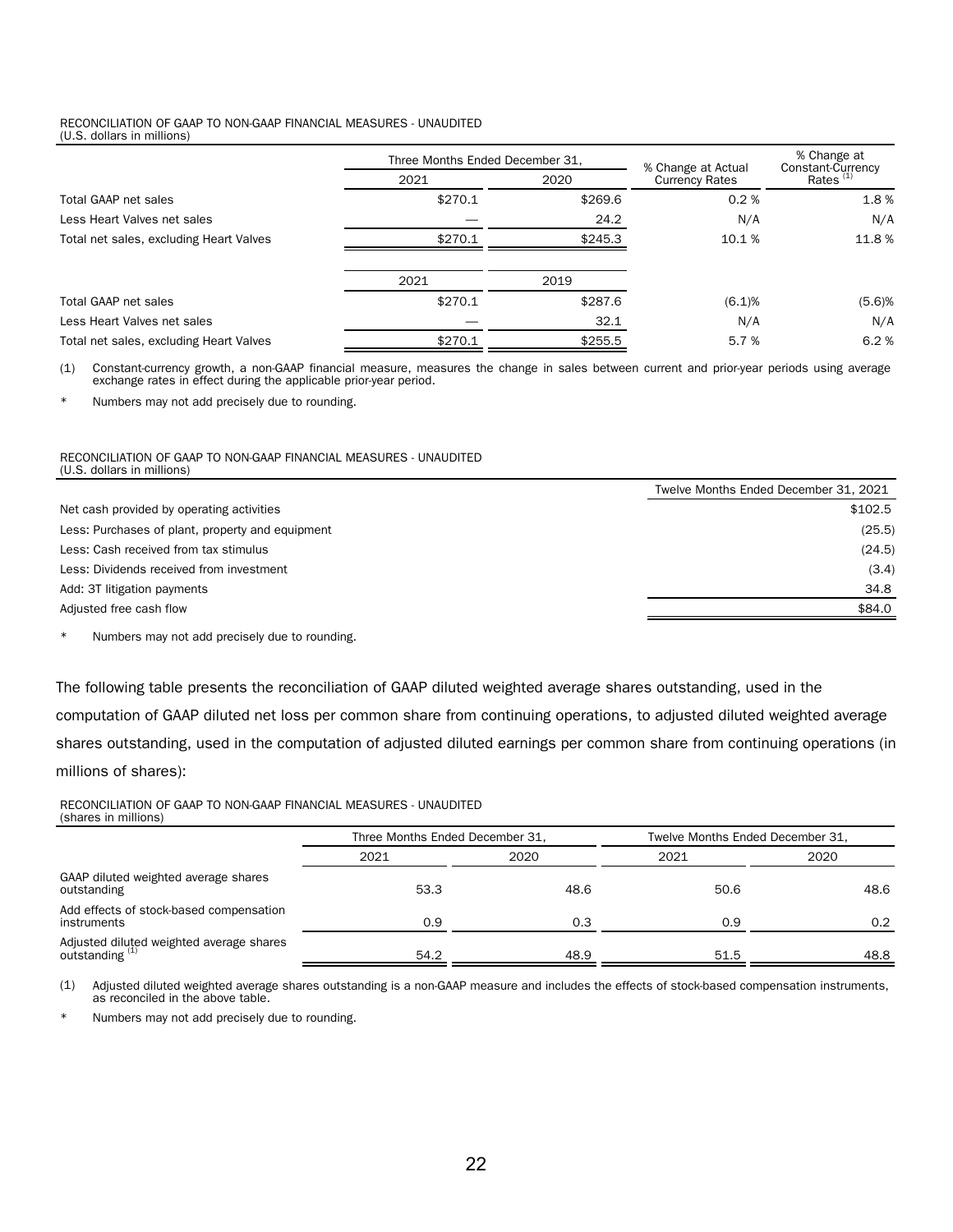#### SUPPLEMENTAL UNAUDITED REVISED FINANCIAL INFORMATION AND NON-GAAP MEASURES (U.S. dollars in millions, except per share and statistics amounts)

|                                                                   | <b>Three Months Ended</b> |                           |               |             |                    |            | <b>Twelve Months Ended</b> |                                       |                   |                           |
|-------------------------------------------------------------------|---------------------------|---------------------------|---------------|-------------|--------------------|------------|----------------------------|---------------------------------------|-------------------|---------------------------|
|                                                                   | March 31, 2020            |                           | June 30, 2020 |             | September 30, 2020 |            | December 31, 2020          |                                       | December 31, 2020 |                           |
|                                                                   | As Reported               | As Revised <sup>(1)</sup> | As Reported   | As Revised  | As Reported        | As Revised |                            | As Reported As Revised <sup>(1)</sup> | As Reported       | As Revised <sup>(1)</sup> |
| GAAP                                                              |                           |                           |               |             |                    |            |                            |                                       |                   |                           |
| Cost of sales                                                     | \$68.9                    | \$77.1                    | \$65.7        | \$67.2      | \$92.4             | \$92.5     | \$95.9                     | \$102.7                               | \$308.1           | \$339.5                   |
| Operating income (loss) from continuing operations                | 0.6                       | (0.6)                     | (15.2)        | (16.7)      | (7.5)              | (7.6)      | (247.7)                    | (249.0)                               | (269.9)           | (273.9)                   |
| Net income (loss) from continuing operations                      | 38.6                      | 37.5                      | (88.0)        | (89.4)      | (14.8)             | (14.8)     | (279.3)                    | (280.6)                               | (343.5)           | (347.3)                   |
| Diluted earnings per share from continuing operations             | \$0.79                    | \$0.77                    | (\$1.81)      | (\$1.84)    | (\$0.30)           | (\$0.30)   | (\$5.74)                   | (\$5.77)                              | (\$7.07)          | (\$7.15)                  |
| Statistics (as a % of net sales, except income tax rate):         |                           |                           |               |             |                    |            |                            |                                       |                   |                           |
| Gross profit                                                      | 71.0%                     | 68.2%                     | 63.9%         | 63.1%       | 61.5%              | 61.5%      | 64.1%                      | 61.9%                                 | 66.2%             | 63.7%                     |
| Operating margin                                                  | 0.3%                      | (0.2)%                    | (8.4)%        | (9.2)%      | $(3.1)\%$          | $(3.1)\%$  | (91.9)%                    | (92.4)%                               | (28.9)%           | $(29.3)\%$                |
| Income tax rate                                                   | 744.4%                    | 622.3%                    | $(306.0)\%$   | $(285.7)\%$ | 21.3%              | 21.3%      | 6.2%                       | 6.2%                                  | 0.2%              | 0.3%                      |
| Non-GAAP                                                          |                           |                           |               |             |                    |            |                            |                                       |                   |                           |
| Cost of sales                                                     | \$76.7                    | \$77.9                    | \$71.6        | \$73.1      | \$80.3             | \$80.4     | \$88.3                     | \$89.6                                | \$317.0           | \$321.0                   |
| Adjusted operating income from continuing operations              | 21.0                      | 19.8                      | (4.2)         | (5.7)       | 32.1               | 32.1       | 48.6                       | 47.3                                  | 97.5              | 93.5                      |
| Adjusted net income from continuing operations                    | 16.0                      | 15.1                      | (7.5)         | (8.5)       | 18.5               | 18.4       | 34.9                       | 34.0                                  | 61.9              | 59.0                      |
| Adjusted diluted earnings per share from continuing<br>operations | \$0.33                    | \$0.31                    | (\$0.15)      | (\$0.18)    | \$0.38             | \$0.38     | \$0.71                     | \$0.70                                | \$1.27            | \$1.21                    |
| Statistics (as a % of net sales, except income tax rate):         |                           |                           |               |             |                    |            |                            |                                       |                   |                           |
| Adjusted gross profit                                             | 68.3%                     | 67.9%                     | 60.7%         | 59.9%       | 66.5%              | 66.5%      | 67.2%                      | 66.8%                                 | 66.1%             | 65.6%                     |
| Adjusted operating margin                                         | 8.7%                      | 8.2%                      | (2.3)%        | $(3.1)$ %   | 13.4 %             | 13.4 %     | 18.0%                      | 17.5 %                                | 10.4 %            | 10.0%                     |
| Adjusted income tax rate                                          | 8.2%                      | 6.6%                      | 2.8%          | 7.2%        | 4.5%               | 4.4 %      | (0.1)%                     | (1.2)%                                | 3.2%              | 1.4%                      |

During the fourth quarter of 2021, the Company identified and rectified an error related to foreign currency exchange rates utilized to calculate inventory and cost of sales for the years ended December 31, 2017 through 2020 and the nine months ended September 30, 2021. Accordingly, prior period results on a GAAP and non-GAAP basis were revised herein.

(1) In addition to the revision of an error discussed above, cost of sales and gross profit (GAAP and Non-GAAP) as revised includes product remediation expenses and amortization of intangibles that were reclassified to cost of sales for comparative purposes.